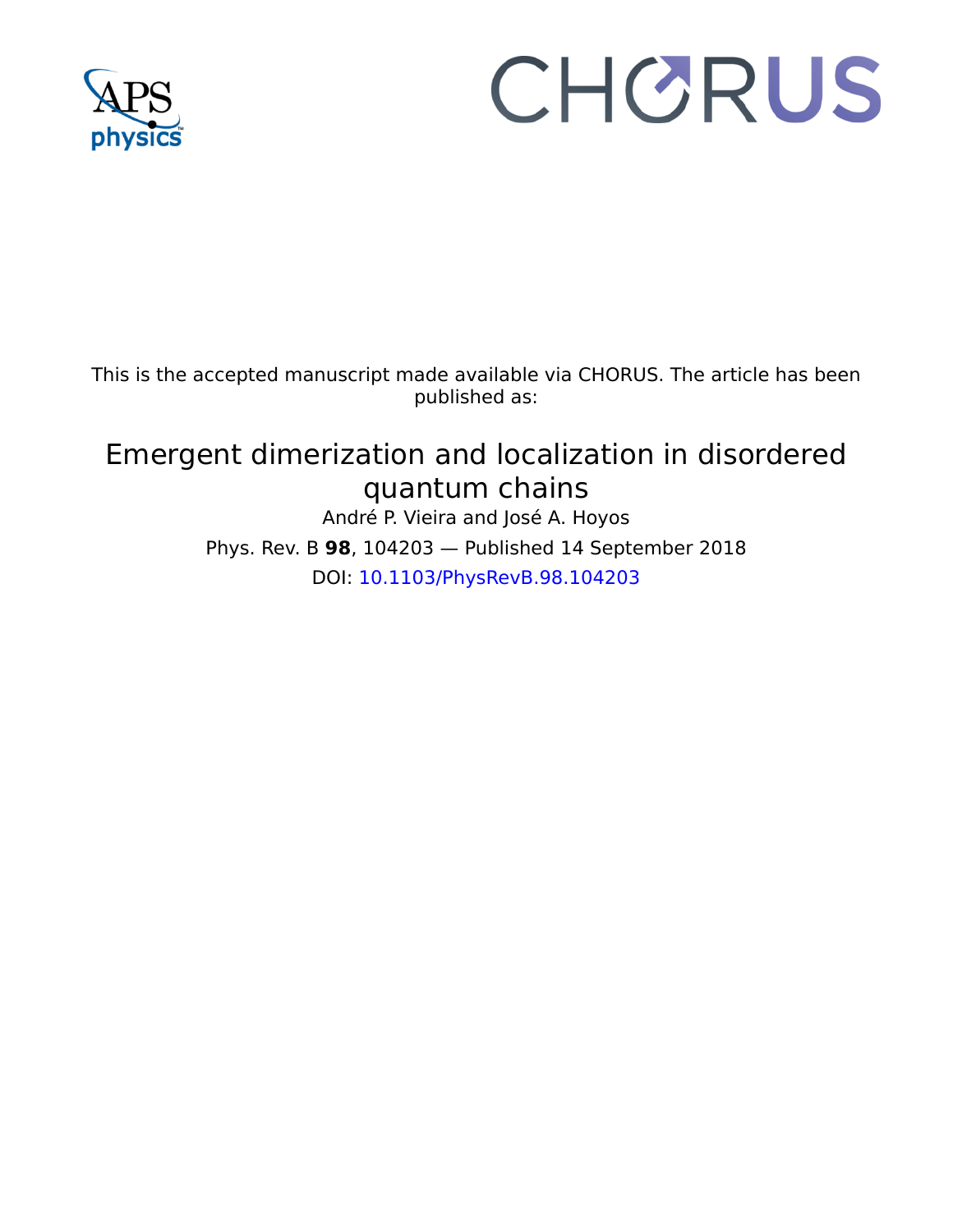# Emergent dimerization and localization in disordered quantum chains

André P. Vieira<sup>1</sup> and José A. Hoyos<sup>2</sup>

1 *Instituto de Física, Universidade de São Paulo, C.P. 66318, São Paulo, SP, 05508-090, Brazil*

2 *Instituto de Física de São Carlos, Universidade de São Paulo, C.P. 369, São Carlos, SP, 13560-970, Brazil*

(Dated: August 29, 2018)

We uncover a novel mechanism for inducing a gapful phase in interacting many-body quantum chains. The mechanism is nonperturbative, being triggered only in the presence of both strong interactions and strong aperiodic (disordered) modulation. In the context of the critical antiferromagnetic spin-1/2 XXZ chain, we identify an emerging dimerization which removes the system from criticality and stabilizes the novel phase. This mechanism is shown to be quite general in strongly interacting quantum chains in the presence of strongly modulated quasiperiodic disorder which is, surprisingly, perturbatively irrelevant. Finally, we also characterize the associated quantum phase transition via the corresponding critical exponents and thermodynamic properties.

# I. INTRODUCTION

The presence of quenched disorder in noninteracting quantum systems may lead to localization phenomena both in the case of random elements, as in the Anderson model<sup>[1](#page-10-0)</sup>, and of deterministic quasiperiodic modulation, as in the Aubry–André model<sup>[2](#page-10-1)</sup>. Recently, in the context of many-body localization $3-5$  $3-5$ , the interplay between interactions and deterministic disorder has gained renewed interest both from the theoretical point of view<sup>6-[9](#page-11-2)</sup> and from its experimental realization in ultracold atom systems $10-13$  $10-13$ .

These studies usually deal with translational-symmetry breaking introduced by an incommensurate potential. In contrast, here we consider the effects of aperiodic modulation introduced in the exchange couplings. We show that, for a certain class of coupling arrangements, the ground state is delocalized for weak interactions even in the strong-modulation limit, but sufficiently strong interactions induce a novel zerotemperature transition to an emergent aperiodic dimer phase with localized low-energy excitations.

For concreteness, we focus on the spin- $\frac{1}{2}$  XXZ chain defined by the Hamiltonian

<span id="page-1-0"></span>
$$
H = \sum_{i=1}^{L-1} J_i \left( S_i^x S_{i+1}^x + S_i^y S_{i+1}^y + \Delta S_i^z S_{i+1}^z \right), \tag{1}
$$

in which  $S_i^{x,y,z}$  are spin- $\frac{1}{2}$  operators and we assume antiferromagnetic couplings  $J_i > 0$  with an easy-plane anisotropy  $-1/\sqrt{2} < \Delta \leq 1$ . Via a Jordan-Wigner transformation, it is well-known that [\(1\)](#page-1-0) also describes one-dimensional spinless fermions with hopping amplitude  $\propto J_i$  and interaction strength ∝ *Ji*∆. Thus, we will also refer to the anisotropy parameter ∆ as the interaction strength.

In the thermodynamic limit, the ground state of the uniform (clean) system ( $J_i \equiv J$ ) is critical and low-energy excitations are described as a spin (Luttinger) liquid with a dynamical critical exponent  $z_{clean} = 1$ . It is perturbatively unstable against dimerization (i.e, alternating couplings  $J_i \equiv$  $\left[1+\frac{1}{2}(-1)^{i}\delta\right]J$ , with a dimerization strength  $\delta$ ), which produces an energy gap ∆*E* ∼ |δ| above the ground state and a finite correlation length diverging as  $\xi \sim |\delta|^{-\nu}$  for  $\delta \to 0$  with a critical exponent<sup>[14,](#page-11-5)[15](#page-11-6)</sup>  $v = 2(\pi - \arccos\Delta)/(3\pi - 4\arccos\Delta)$ .

The clean critical system is also perturbatively unstable against random disorder (i.e., couplings  $J_i$  independently chosen from a probability distribution with a nonzero width δ*J*), as dictated by the Harris criterion<sup>[16,](#page-11-7)[17](#page-11-8)</sup>. However, there is no energy gap and the Luttinger liquid is replaced by a randomsinglet spin liquid whose low-energy physics is governed by a critical infinite-randomness fixed point with an infinite dy-namical critical exponent<sup>[18,](#page-11-9)[19](#page-11-10)</sup>. Introducing correlations between the random couplings can either slightly change the critical behavior of the infinite-randomness fixed point $20$  or stabilize a line of finite-disorder critical points along which the dynamical exponent remains finite but larger than one $2^{1,22}$  $2^{1,22}$  $2^{1,22}$ .

The effects of deterministic disorder are expected to be similar. Indeed, for perturbatively relevant geometric fluctuations, the ground state of the clean system is replaced by a critical self-similar version of a random-singlet state with an infinite dynamical exponent, just as for uncorrelated random disorder<sup>[23,](#page-11-14)[24](#page-11-15)</sup>. For marginally relevant geometric fluctuations, on the other hand, the dynamical exponent remains finite but larger than one, just as for the line of finite-disorder fixed points appearing in correlated random aperiodicity.

However, the case of perturbatively irrelevant deterministic disorder has not been previously studied in detail. Evidently, for weak modulation  $r$  of the aperiodic couplings the system still corresponds to a critical Luttinger liquid. In this paper we show that, surprisingly, increasing *r* beyond the perturbative



<span id="page-1-1"></span>Figure 1. Schematic phase diagram of the XXZ spin- $\frac{1}{2}$  chain Eq. [\(1\)](#page-1-0) in the presence of perturbatively irrelevant deterministic aperiodicity. The anisotropy parameter ∆ parameterizes the strength of the interactions while the modulation *r* parameterizes the strength of the aperiodicity. For the aperiodic sequence defined in Eq. [\(2\)](#page-2-0),  $r_c \approx 0.13$ and  $\Delta^* \approx 0.69$ .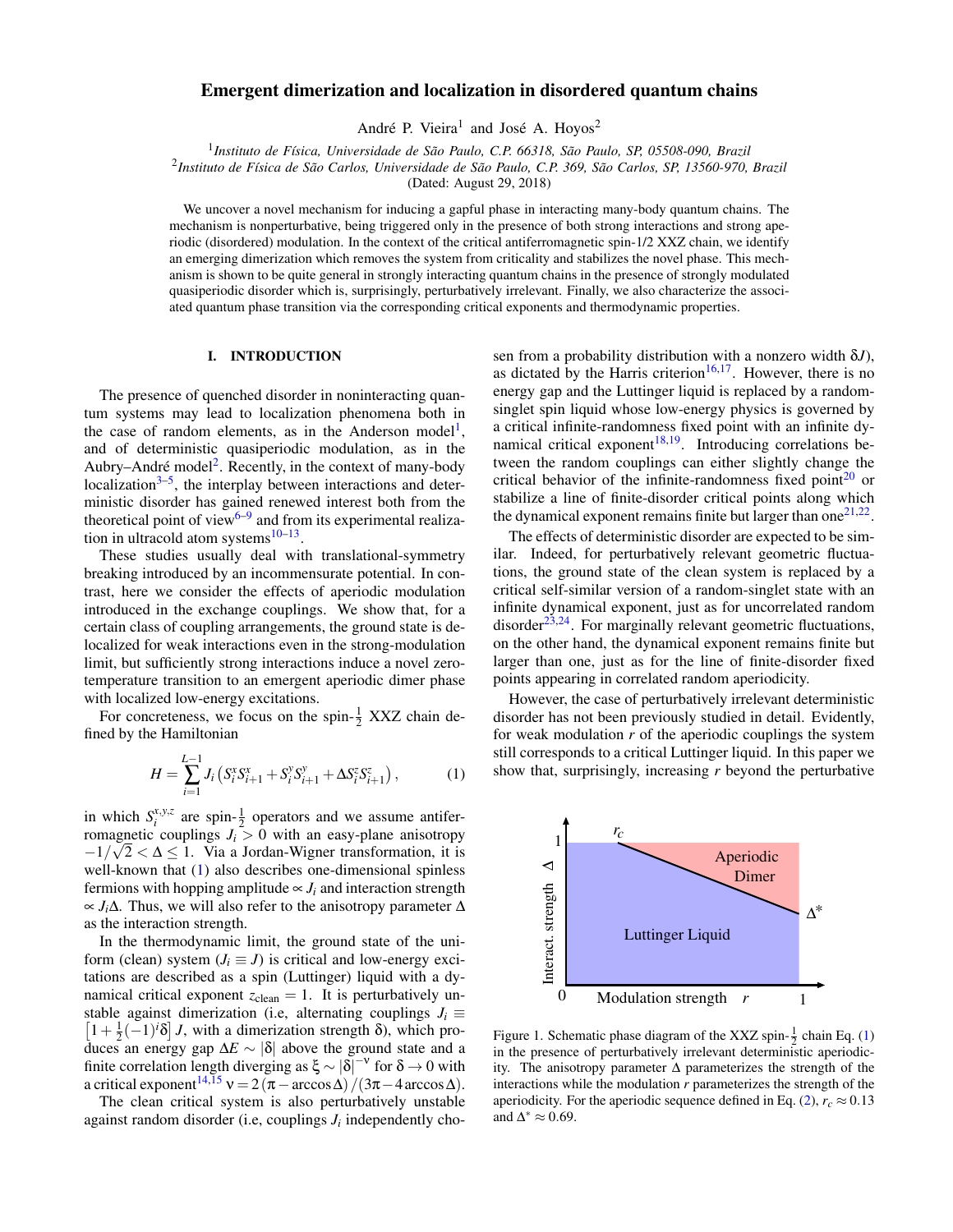limit  $(r > r_c)$  induces the opening of an energy gap in the spectrum, as depicted in Fig. [1.](#page-1-1) To the best of our knowledge, this is the first verification that an aperiodic perturbation (random or deterministic) induces such an effect in a critical system. Furthermore, this effect is only possible in the presence of sufficiently strong interactions (anisotropy parameter  $\Delta > \Delta^*$ ). Finally, we show that this gap is related to an emergent dimerization of effective couplings in the low-energy limit, characterizing an aperiodic dimer phase, with localized low-energy excitations.

This paper is organized as follows. In Sec. [II,](#page-2-1) we introduce the bond sequence at which we focus, representing the class of aperiodic sequences defined in App. [A,](#page-6-0) and discuss its perturbative effects on the ground state of the quantum XXZ chain. In Sec. [III,](#page-2-2) we investigate the opposite limit of strong modulation. The results of numerical calculations confirming the predictions in both limits are reported in Sec. [IV.](#page-4-0) Finally, Sec. [V](#page-5-0) presents a discussion of our results, while some technical details are relegated to Apps. [B](#page-8-0) and [C.](#page-10-3)

#### <span id="page-2-1"></span>II. DETERMINISTIC APERIODIC SEQUENCES AND THEIR PERTURBATIVE RELEVANCE

Let us start by defining the main bond sequence  $\{J_i\}$  investigated in this work. Consider the following substitution rule for letter pairs:

<span id="page-2-0"></span>
$$
\begin{cases}\naa \to aabaababba \\
ab \to aabaab \\
ba \to abbaaaabba\n\end{cases}.
$$
\n(2)

Iterating this rule, starting from a single pair *aa*, we obtain an aperiodic sequence of letters *a* and *b* which we associate, respectively, with different bond values  $J^{(a)}$  and  $J^{(b)}$  of our aperiodic XXZ chain. The modulation of the aperiodic couplings is quantified by  $r \equiv 1 - J^{(a)}/J^{(b)}$ . As detailed in App. [A,](#page-6-0) the sequence in Eq. [\(2\)](#page-2-0) represents a large family of sequences exhibiting the same qualitative behavior, and was selected on the basis of convenience for numerical calculations, since it gives rise to a relatively large energy gap to the lowest excited states.

We emphasize the fact that there is no average dimerization induced in the bonds  $J_i$  by the substitution rule  $(2)$ , the average couplings being the same at odd and even positions along the chain. Therefore, no gap is expected for weak modulation *r*.

We studied the weak-modulation effects of couplings chosen from the sequence in Eq. [\(2\)](#page-2-0) by adapting the perturbative renormalization-group (RG) method of Vidal, Mouhanna and Giamarchi<sup>[25](#page-11-16)[,26](#page-11-17)</sup> (see also Ref. [27\)](#page-11-18) to the XXZ chain [\(1\)](#page-1-0). In this approach, as described in Appendix [B,](#page-8-0) it is found that the relevant effects of bond disorder on the corresponding low-energy field theory describing the clean system are determined by the behavior of the Fourier transform  $\tilde{J}(Q)$  of the bond sequence in the neighborhood of  $Q = 2k_f = \pi$ , where  $k_f = \pi/2$  gives the location of the corresponding Fermi level. When the integrated Fourier weight around  $Q = \pi$  grows sufficiently slowly, the perturbative RG approach predicts that weak modulation is irrelevant. For  $0 \leq \Delta \leq 1$ , this is precisely the case of the

whole family of aperiodic sequences represented by the one in Eq.  $(2)$ . This is consistent with Luck's generalization<sup>[28](#page-11-19)</sup> of the Harris criterion<sup>[16](#page-11-7)</sup> for the perturbative relevance of aperiodicity on the critical behavior of physical systems.

# <span id="page-2-2"></span>III. THE XXZ CHAIN WITH AN APERIODIC BOND DISTRIBUTION: STRONG MODULATION

Having determined the perturbative irrelevance of our aperiodic system, we now study its low-energy properties in the strong (non-perturbative) modulation regime  $r \approx 1$  where an adaptation of the strong-disorder real-space RG (SDRG) method<sup>[29](#page-11-20)[,30](#page-11-21)</sup> for aperiodic XXZ spin chains<sup>[23,](#page-11-14)[24](#page-11-15)</sup> can be used. In this approach, one identifies clusters of strongly coupled spins (the clusters connected by solid red lines in Fig[.2\)](#page-3-0). For  $r \approx 1$ , it is a good approximation to keep only the low-energy state of these "molecules" which is either a singlet (for *m* even) or a doublet (for *m* odd), where *m* is the number of spins in the molecule. For a singlet, the molecule is simply removed from the effective chain since its excitations are costly. In the case of a doublet, the molecule is then replaced by a new effective spin- $\frac{1}{2}$  degree of freedom (see the transition from the upper to the middle lattice in Fig[.2\)](#page-3-0). The new renormalized (and weaker) bonds connecting the remaining spins in the lattice are obtained via perturbation theory. Repeating this process, the energy scale is reduced and the spatial distribution of couplings may reach a self-similar fixed point, making it possible to write recursion relations for the effective couplings and to obtain an approximate low-energy spectrum. (See Appendix A of Ref. [24](#page-11-15) for details.) We mention that this method was extended to higher spins<sup>[31](#page-11-22)</sup>, to the quantum Ising chain<sup>[32](#page-11-23)</sup>, to the contact process  $33$ , and it can also be used to investigate entanglement properties<sup>[34](#page-11-25)[,35](#page-11-26)</sup>.

Let us now turn our attention back to the perturbatively irrelevant sequence Eq. [\(2\)](#page-2-0), to which we numerically apply the SDRG method. Here no self-similar fixed-point exists. In the noninteracting XX limit ( $\Delta = 0$ ), we find that, for any modulation strength  $0 < r < 1$ , the effective couplings approach each other as the RG procedure is iterated. In other words, the SDRG flows towards the clean fixed point  $r^* = 0$ . Therefore, we conclude that our aperiodicity is irrelevant in both the weak and the strong modulation regimes, as depicted in Fig. [1.](#page-1-1)

In contrast, the SDRG flow completely changes its character for  $\Delta > \Delta^* \approx 0.69$ . As illustrated in Fig. [2](#page-3-0) for  $\Delta = 1$ , the effective low-energy chain exhibits an *emergent dimerization* pattern alternating weak and strong effective couplings. Surprisingly, all the strong couplings have the same magnitude, so that an energy gap in the spectrum must exist above the ground state, and we find it to scale as

<span id="page-2-3"></span>
$$
\Delta E/J^{(b)} \sim (J^{(a)}/J^{(b)})^2 = (1-r)^2.
$$
 (3)

On the other hand, the weak couplings follow a broad distribution of lengths *l* and strengths  $J_{\text{weak}}$ , which are related by

<span id="page-2-4"></span>
$$
J_{\text{weak}} \sim \exp(-\mu \ln^2(l/l_0)),\tag{4}
$$

the constants  $\mu$  and  $l_0$  depending only on the anisotropy  $\Delta$ . For more details, see App. [C.](#page-10-3)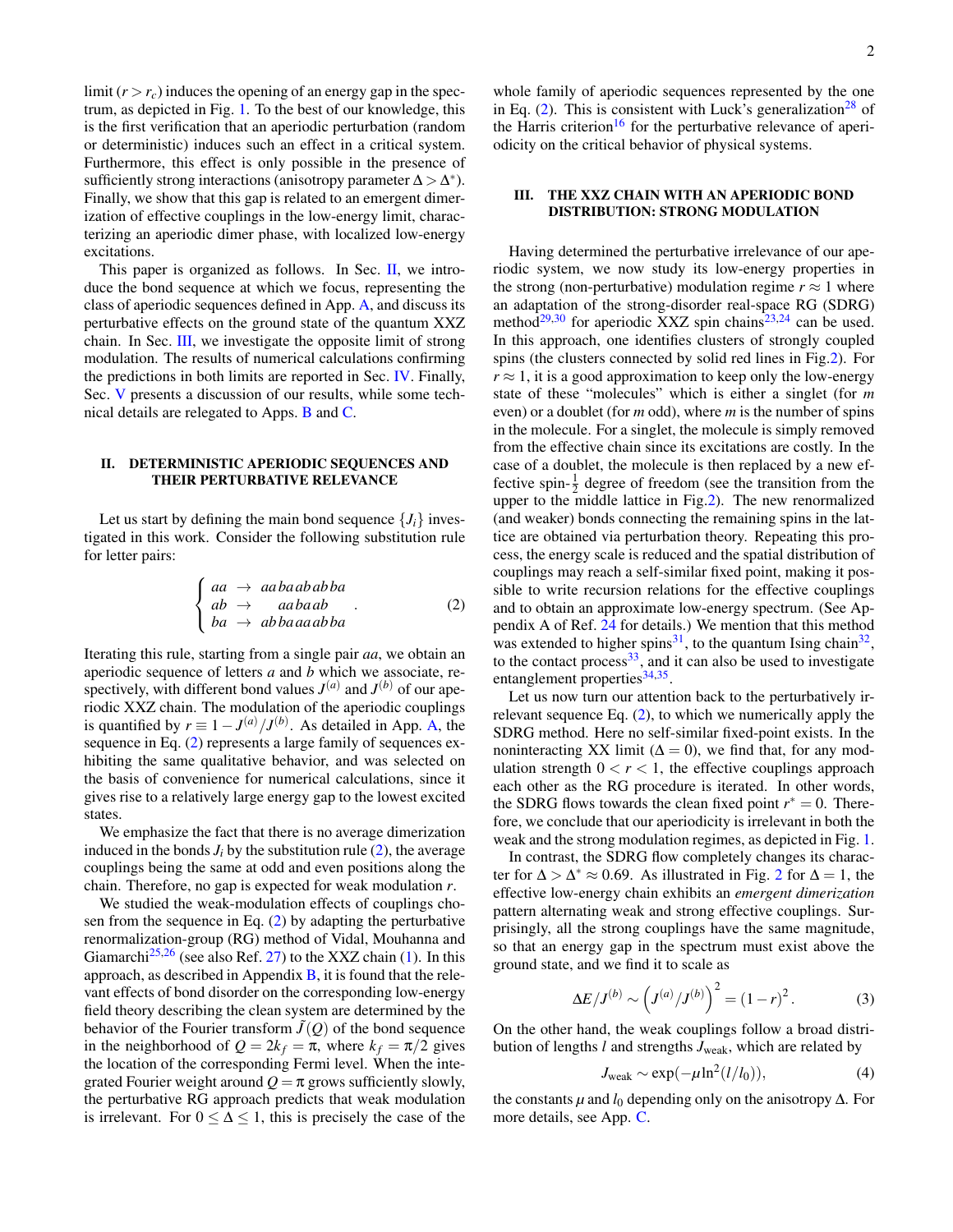

<span id="page-3-0"></span>Figure 2. The upper lattice shows the leftmost portion of the aperiodic sequence of bonds in Eq. [\(2\)](#page-2-0). Dashed blue lines represent weak  $(J<sup>(a)</sup>)$  couplings and solid red lines represent strong  $(J<sup>(b)</sup>)$  couplings. The middle lattice is obtained after the first two renormalization steps (consisting in decimating the strong bonds  $J^{(b)}$  and all remaining weak bonds  $J^{(a)}$ ). The lower lattice shows the effective chain produced in the latest stages of the SDRG method in the Heisenberg limit  $\Delta = 1$ . Notice the alternating pattern of strong (red/short/thick/solid) and weak (green/long/thin/broken) effective couplings, revealing an emergent dimerization. Circles and polygons represent real spins and low-energy effective spin-1/2 degrees of freedom (effective spins), respectively. In the latter case, the number of sides  $(3, 7, 0r 9)$  is the number of real spins within. The numbers indicate the original position of the central real spin.

In the strong-modulation limit of the Heisenberg chain, the effective Hamiltonian of a system with  $\ell$  effective spins ( $\ell$ even for convenience) can be written as

$$
\tilde{H} = \tilde{J}_{\text{strong}} \sum_{j=1}^{\ell/2} \vec{S}_{2j-1} \cdot \vec{S}_{2j} + \sum_{j=1}^{\ell/2-1} \tilde{J}_j \vec{S}_{2j} \cdot \vec{S}_{2j+1},\qquad(5)
$$

in which all strong effective couplings  $\tilde{J}_{\text{strong}}$  have the same intensity, much larger than the intensities of the weak effective couplings  $\tilde{J}_j$ , all of which can be calculated from a numerical implementation of the SDRG scheme.

If all  $\tilde{J}_j$  were zero, the ground state could be written as

$$
|\Psi_0\rangle = |s\rangle_{1,2} \otimes |s\rangle_{3,4} \otimes |s\rangle_{5,6} \otimes \cdots \otimes |s\rangle_{\ell-1,\ell},\tag{6}
$$

where  $|s\rangle_{i,j}$  is a spin- $\frac{1}{2}$  singlet between the effective spins *i* and *j*. The perturbative effect of the weak effective couplings on the ground state is to provide a second-order correction to the ground-state energy.

Again if all  $\tilde{J}_j$  were zero, the  $\frac{3}{2}\ell$  degenerate lowest-energy excitations would correspond to states

$$
|j_{S^{z}}\rangle = \left(\bigotimes_{i \neq j} |s\rangle_{2i-1,2i}\right) \otimes |t_{S^{z}}\rangle_{2j-1,2j},\tag{7}
$$

with  $|t_{S<sup>z</sup>}\rangle_{i,j}$  denoting the triplet state between the effective spins *i* and *j*, and  $S^z = -1$ , 0, 1. The degeneracy is then lifted when the weak couplings are turned on. The first-order perturbative effective Hamiltonian for the lowest-energy many-body band is a simple tight-binding chain with zero onsite potential describing the hoppings of the "triplons" over the dimers

<span id="page-3-1"></span>
$$
\tilde{H}_{\text{low}} = -\frac{1}{2} \sum_{j=1}^{\ell/2 - 1} \tilde{J}_j \left( |j_{S^z} \rangle \langle j + 1_{S^z} | + |j + 1_{S^z} \rangle \langle j_{S^z} | \right), \quad (8)
$$

where an unimportant constant (the average gap to the ground state) was neglected.



<span id="page-3-2"></span>Figure 3. Main plot: Logarithm of the conductance as a function of the number of effective spins  $\ell$  of the effective tight-binding Hamiltonian [\(8\)](#page-3-1) describing the lowest-energy many-body excitation band of the Heisenberg chain with couplings following the sequence in Eq. [\(2\)](#page-2-0) in the strong-modulation limit. The blue dashed curve is a fit given by  $-9.20\ell^{\Psi}$ , with  $\Psi = \frac{1}{2}$ . The chemical potential corresponds to the band center. Inset: Average inverse participation as a function of the effective system size. The green dotted line is proportional to  $1/\ell$ .

We now ask whether the triplons are localized or not. From the set  $\{\tilde{J}_j\}$  provided by the SDRG approach, and following the analysis in Ref. [36,](#page-11-27) we study, as a function of the effective system size  $\ell$ , the zero-temperature conductance when the chemical potential corresponds to the center of the first excited band,

$$
g\left(\ell\right) = \frac{4t_{\ell}^{2}}{\left(1 - t_{\ell}^{2}\right)^{2}},\tag{9}
$$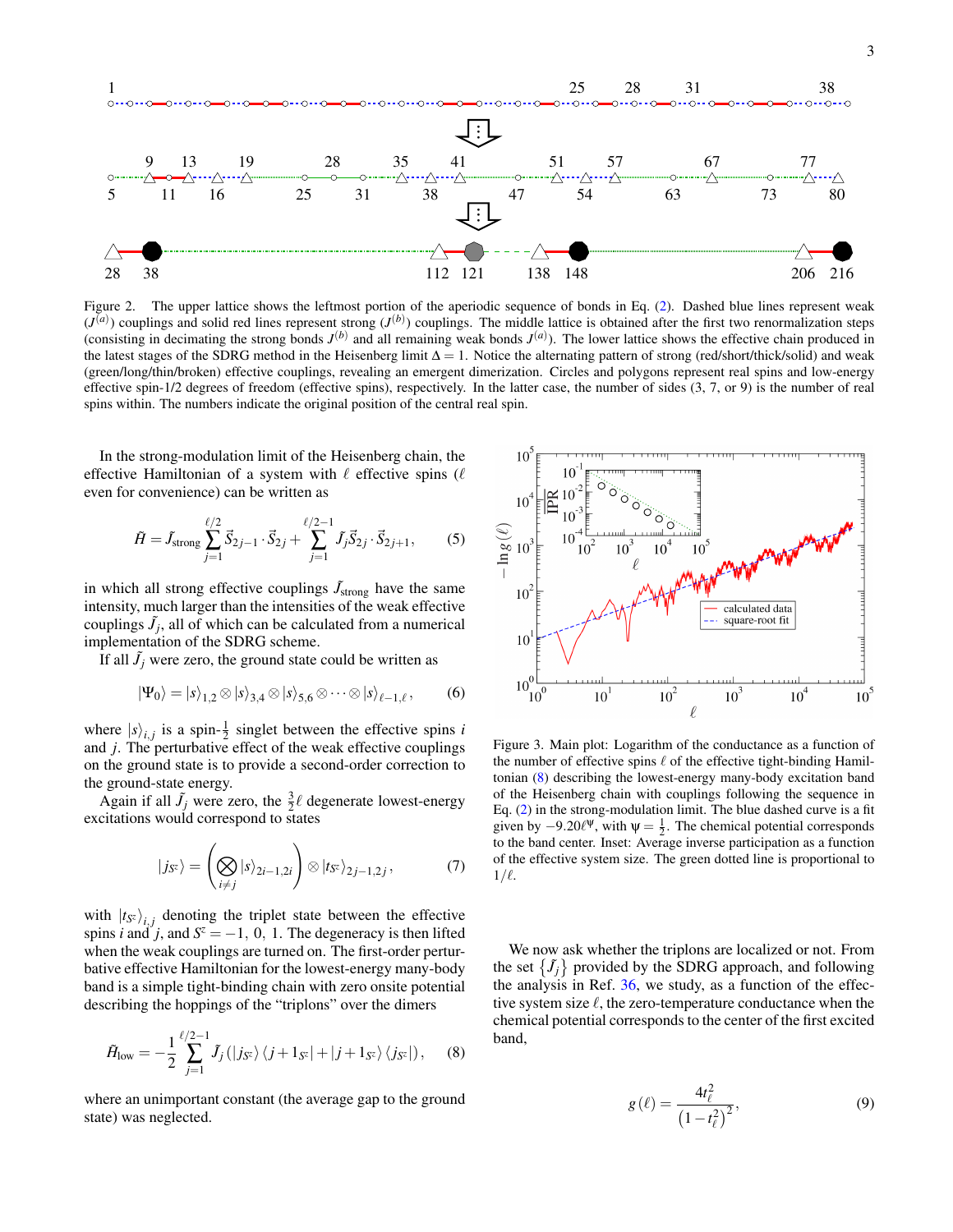where

$$
t_{\ell} = -\frac{1}{2} \frac{\tilde{J}_1 \tilde{J}_3 \tilde{J}_5 \cdots \tilde{J}_1}{\tilde{J}_2 \tilde{J}_4 \tilde{J}_6 \cdots \tilde{J}_1}_{\ell-2}
$$
(10)

is the system transmission coefficient (for convenience, we are assuming that  $\frac{1}{2}\ell$  is even). We choose this particular chemical potential because it is expected to probe the least localized state in the band<sup>[37](#page-11-28)</sup>. As shown in Fig. [3,](#page-3-2)  $g(\ell)$  is compatible with the stretched-exponential scaling form

$$
\ln g\left(\ell\right) \sim -\ell^{\Psi},\tag{11}
$$

with a tunneling exponent<sup>[36](#page-11-27)</sup>  $\psi = \frac{1}{2}$ . (The superimposed logperiodic oscillations are a common feature of aperiodicity generated by substitution rules.) As shown in Refs. [23](#page-11-14) and [24,](#page-11-15) in the present context the tunneling exponent  $\psi$  is related to the pair wandering exponent  $\omega_{\text{weak}}$  of the effective weak couplings  $\{\tilde{J}_i\}$  via  $\psi = \omega_{\text{weak}}$ . We have explicitly verified that  $\omega_{\text{weak}} = \frac{1}{2}$ . This is somewhat surprising. The effective aperiodic sequence of the effective weak couplings emulate the effects of random aperiodicity, characterized by  $\omega_{\text{random}} = \frac{1}{2}$ .

In addition, via exact diagonalization of the Hamiltonian [\(8\)](#page-3-1), we also computed the participation ratio

$$
p_k = \sum_j \left| \phi_{kj} \right|^4,\tag{12}
$$

where  $\phi_{k,j}$  is the corresponding wavefunction amplitude of the *k*th eigenstate at "site" *j*. For an extended state, we expect  $p_k \sim 1/\ell$ , while for a localized state we should have a  $p_k$  of order unity. It is then convenient to calculate the average inverse participation ratio,

$$
\overline{\text{IPR}} = \frac{1}{\ell^2} \sum_{k} p_k^{-1}.
$$
 (13)

If this quantity scales as  $1/\ell$  for large  $\ell$ , the fraction of extended states in the band is zero in the thermodynamic limit. As shown in the inset of Fig. [3,](#page-3-2) this is precisely what we obtain for the one-triplon band.

We then conclude that in the strong-modulation limit the lowest-energy sector of the dimerized phase is localized.

The SDRG results  $(3)$  and  $(4)$ , being perturbative in  $J^{(a)}/J^{(b)}$ , are not expected to hold in the weak-modulation limit  $r \ll 1$ . As shown in Eq. [\(3\)](#page-2-3), the SDRG scheme predicts a monotonically decreasing energy gap ∆*E* as a function of the modulation strength *r*. However, a nonmonotonic behavior is expected since the system is critical for  $r \ll 1$ . In the simplest scenario of a single critical point, increasing the modulation starting from the clean system ( $r = 0$ ) and  $\Delta > \Delta^*$  we expect a gap opening at  $r = r_c > 0$ , then reaching a maximum, and finally vanishing as in Eq. [\(3\)](#page-2-3).

#### <span id="page-4-0"></span>IV. UNBIASED NUMERICAL RESULTS

In order to check the predictions for weak versus strong modulation, we resort to unbiased numerical methods, focusing on the aperiodic sequence in Eq. [\(2\)](#page-2-0). We measure energies in units of  $J^{(b)}$  for various modulation strengths  $r =$  $1 - J^{(a)}/J^{(b)}$ , and taking  $0 < J^{(a)} < J^{(b)}$ .

Using the Jordan-Wigner fermionization method<sup>[38](#page-11-29)</sup>, we studied the XX chain ( $\Delta = 0$ ) through exact numerical diagonalization of very large system sizes ( $L \sim 10^6$ ) and fully confirmed the predictions of both the perturbative and the SDRG methods that the clean critical system is robust against aperiodicity for any modulation strength. This indicates that there is no single-particle localization at low energies.

In order to investigate the Heisenberg chain ( $\Delta = 1$ ), we performed numerical calculations using the quantum Monte Carlo (QMC) and the density-matrix renormalization group (DMRG) algorithms from the ALPS project $39,40$  $39,40$ .

We employed the DMRG method for calculating the energy gap ∆*E* defined as the energy difference between the ground state (with total spin  $S_T = 0$ ) and the first excited state  $(S_T = 1)$ , using even lattice sizes ranging from  $L = 42$ to 6 574. Except for the largest chain size, we used up to 50 warm-up states to grow the DMRG blocks, keeping a maximum of up to 500 SU(2) states during the (up to 20) sweeps. For  $N = 6574$ , we used up to 100 warm-up sates and 1000 SU(2) states during 30 sweeps. The modulation strength was varied starting from  $r = 0$  to 0.85 and we increased the above simulational parameters from their default values until the energies for each state converged within a relative error below  $10^{-8}$ . For  $r > 0.85$  convergence could not be obtained with the maximum values of the above parameters. For the largest system size studied ( $N = 6574$ ), despite the higher number of states kept, convergence of the gaps was still poorer than for smaller sizes, and we estimate a higher relative error around 10−<sup>4</sup> . Figure [4](#page-4-1) shows the results of these calculations for various chain lengths. For  $r \approx 0$  the finite-size gaps scale as  $L^{-z}$ with a (clean) dynamical exponent  $z = z_{clean} = 1$ , whereas for larger *r* they converge to a finite value exhibiting a maximum  $\approx 3 \times 10^{-3} J^{(b)}$  at  $r \approx 0.6$ . For large *L*, local minima are vis-



<span id="page-4-1"></span>Figure 4. Linear-log plot the energy gap as a function of the coupling modulation *r* for the Heisenberg chain with couplings following the sequence in Eq. [\(2\)](#page-2-0) for various chain lengths *L*. The inset shows the position of the relative minimum in the curves for large *L*, using also the intermediate values  $L = 2226$  and  $L = 4582$  (not shown for the sake of clarity).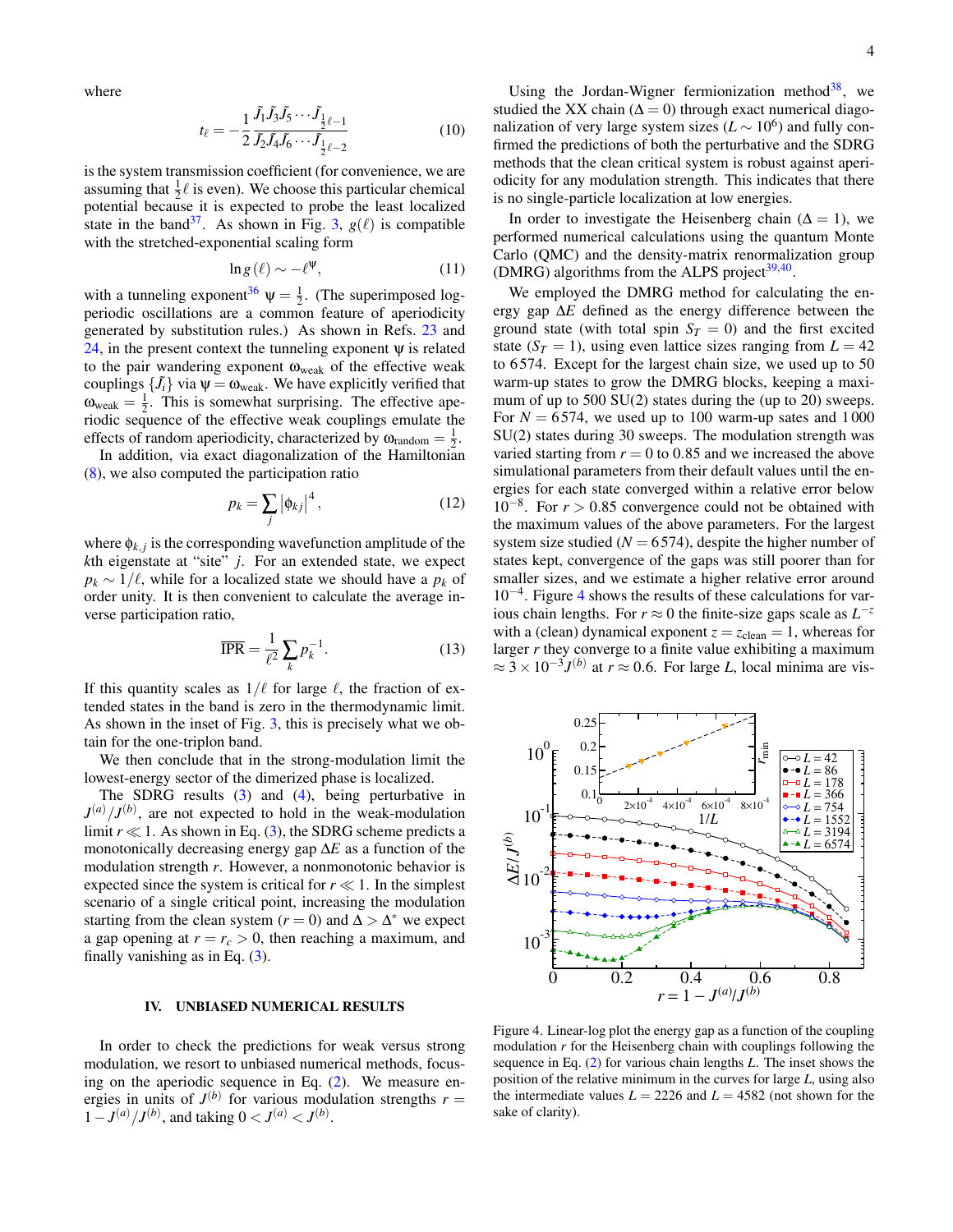

<span id="page-5-1"></span>Figure 5. Susceptibility  $\chi$  as a function of temperature *T* for the Heisenberg chain with couplings following the sequence in Eq. [\(2\)](#page-2-0), for a coupling ratio  $J^{(a)}/J^{(b)} = 1/10$ . The results were obtained by using the SSE QMC algorithm, with open chains containing  $N \in \{86, 178, 366, 754\}$  spins. The inset shows that the product  $\chi T$ follows  $\exp(-\Delta E/T)$ , with a size-dependent energy gap  $\Delta E$  which approaches  $\approx 5 \times 10^{-4} J_b$  as  $N \to \infty$ . Temperature is measured in units of  $J^{(b)}/k_B$ . The oscillations in  $d\chi/dT$  for temperatures between  $T \simeq 10$  and  $T \simeq 10^{-3}$  reflect the energy scales associated with the formation of "spin molecules", as predicted by the SDRG scheme (see main text).

ible near  $r \approx 0.2$ . Their precise positions are obtained from quadratic fits and plotted as a function of 1/*L* in the inset. From a linear extrapolation, we conclude that the minimum occurs at  $r_c \approx 0.135$  for  $L \rightarrow \infty$ , therefore supporting the existence of a finite range  $0 \le r \le r_c$  for which the system is gapless in the thermodynamic limit. This is in agreement with the simplest scenario of a single critical point and with our perturbative RG predictions. The appearance of a gap only for sufficiently strong modulation is consistent with the emergent dimerization scenario predicted by the SDRG method. A sketch of a generic phase diagram is given in Fig. [1.](#page-1-1)

The existence of a gap for strong modulation in the Heisenberg limit is also confirmed by QMC calculations based on the stochastic series expansion (SSE) algorithm<sup>[39](#page-11-30)[,41](#page-11-32)</sup> with up to  $2 \times 10^5$  $2 \times 10^5$  thermalization steps and  $10^6$  sweeps. Figure 5 shows the results of QMC calculations of the magnetic susceptibility  $\chi$  for a coupling ratio  $J^{(a)}/J^{(b)} = 1/10$ , with open chains containing from 86 to 754 spins. At low temperatures, the results conform to the expected behavior

$$
\chi(T) \sim \frac{e^{-\Delta E/T}}{T}
$$
 (14)

in the presence of an energy gap ∆*E*. As shown in the inset, the estimated value of the gap ( $\approx$  5  $\times$  10<sup>-4</sup>J<sup>(b)</sup>) is compatible with those provided by the DMRG calculations (see main text). We also performed QMC calculations for  $J^{(a)}/J^{(b)} =$  $4/10$  and  $J^{(a)}/J^{(b)} = 9/10$  (not shown), again obtaining energy gaps compatible with those provided by DMRG.

Rescaling the finite-size gaps by the asymptotic dependence  $\sim (1-r)^2$  in Eq. [\(3\)](#page-2-3), a monotonic behavior of the rescaled



<span id="page-5-3"></span>Figure 6. Same data as in Fig. [4](#page-4-1) with the energy gap rescaled by  $(1-r)^2$ . The inset shows the data collapse obtained by the finite-size scaling hypothesis in Eq. [\(15\)](#page-5-2) using  $r > r_c = 0.135$ ,  $z = 1$  and  $v = 2$ .

gaps with *L* and  $r > r_c$  becomes manifest, as shown in Fig. [6.](#page-5-3) It then suggests that a data collapse with a finite-size scaling hypothesis may be possible. For  $r > r_c$ , we expect that in the thermodynamic limit the gap scales as  $\Delta E_{\infty} \sim \xi^{-z} \sim (r - r_c)^{zv}$ , in which ξ is the correlation length, while *z* and ν are critical exponents. This gives rise to a finite-size scaling hypothesis

<span id="page-5-2"></span>
$$
\Delta E_N = \xi^{-z} F(\xi/L) = L^{-z} \mathcal{F}\left(L(r - r_c)^{\mathcal{V}}\right),\tag{15}
$$

with scaling functions  $F(x)$  and  $\mathcal{F}(x) = x^z F(1/x)$ .

The plots in the inset of Fig. [6,](#page-5-3) obtained with  $r_c = 0.135$ ,  $z = z_{clean} = 1$  and  $v = 2$ , show that our DMRG data are compatible with Eq. [\(15\)](#page-5-2). [Close to the critical point the rescaling of the data by  $(1 - r)^2$  becomes irrelevant.] This strongly suggests that a true phase transition takes place and that the system is indeed gapless for  $r < r_c$ , in agreement with the perturbative RG prediction.

### <span id="page-5-0"></span>V. CONCLUSIONS

We showed that the interplay between strong modulation and interactions induces a transition to a gapped phase in a broad class of deterministic disordered (aperiodic) spin-1/2 chains. In this phase we identify a surprisingly emergent dimerization of the effective low-energy chain, which is quite distinct from any other known gap-inducing mechanism, such as the explicit introduction of dimerization or the spin-Peierls (Majumdar-Ghosh) mechanism related to a spontaneous breaking of translational symmetry via spin-phonon (sufficiently strong frustrating next-nearest-neighbor or, for  $S > 1/2$ , biquadratic) interactions.

Deep inside the aperiodic dimer phase, we showed that the first excited many-body band (corresponding to one-triplon excitations) is entirely localized. Whether these lowest-energy quasiparticle excitations remain localized throughout the en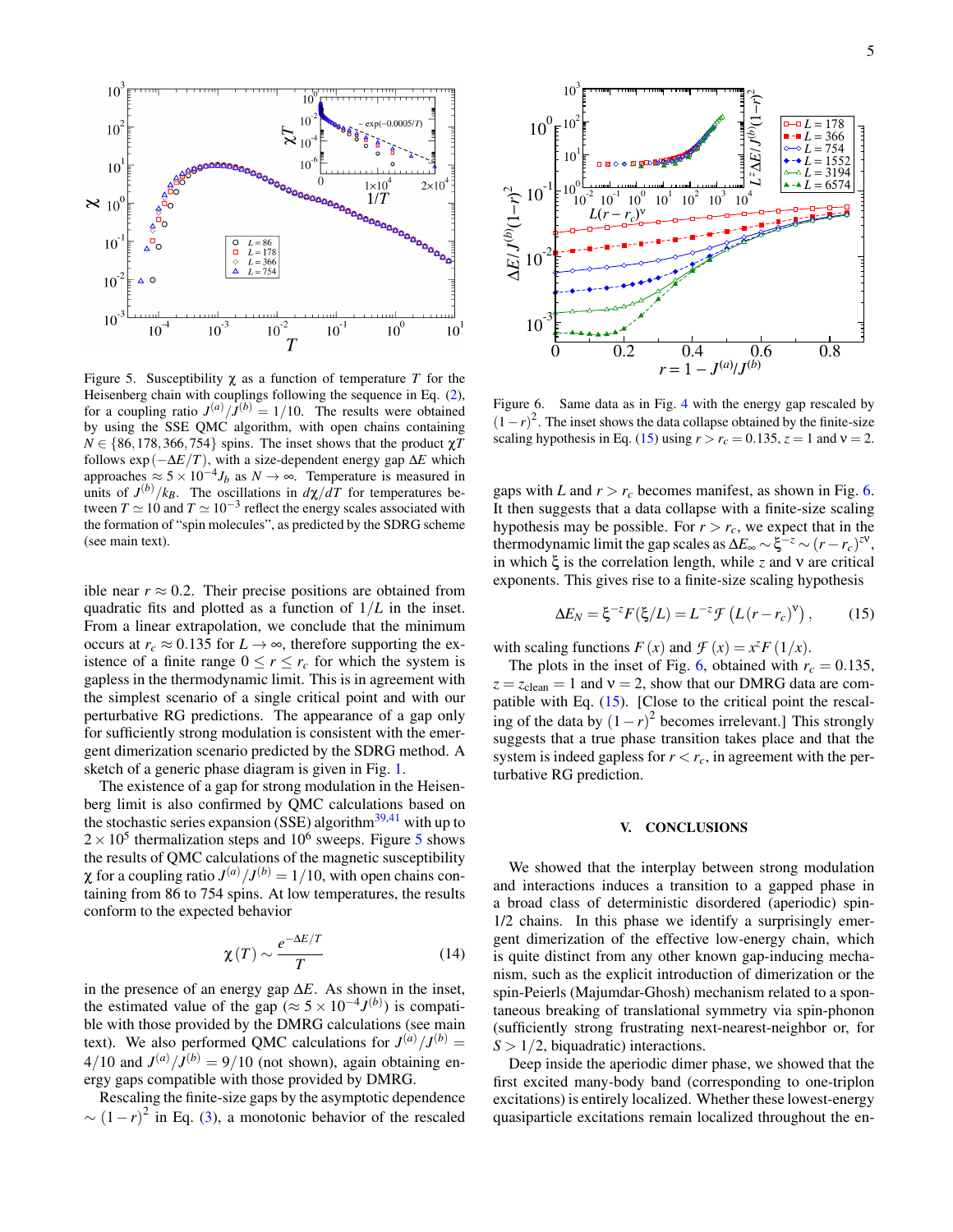tire dimerized phase is a topic left for future research. Another question we leave for future investigation is whether the higher-energy bands also harbor localized states.

Having characterized our zero-temperature phase transition, and in view of the recent evidence that localized ground states correspond to many-body localized excited eigenstates of related Hamiltonians<sup>[42](#page-11-33)</sup>, we hope our model may be useful to shed light on the nature of the many-body localization transition, which remains largely unclear<sup>[4](#page-11-34)[,5](#page-11-0)</sup>.

Our results also apply to interacting fermionic models which are equivalent to the quantum spin chains explicitly discussed here, and in principle could be put to experimental test in the context of cold-atom systems. Along the lines discussed in Ref. [43,](#page-11-35) that would involve trapping fermionic atoms in optical lattices. The antiferromagnetic interactions between effective spin degrees of freedom would be related to the atomic tunneling rates between neighboring extrema of the light patterns, and these rates could be made aperiodic by employing several laser sources $44$ , possibly in combination with a cut-and-project construction<sup>[45](#page-11-37)</sup>. The local intensities at the potential extrema must also be controlled, which could be ar-ranged by employing a digital mirror device<sup>[46](#page-11-38)</sup>.

#### ACKNOWLEDGMENTS

This work was supported by the Brazilian agencies FAPESP and CNPq. JAH also acknowledges the hospitality of the Aspen Center for Physics, and the financial support of the NSF and the Simons Foundation. We thank Thomas Vojta for useful discussions.

# <span id="page-6-0"></span>Appendix A: The Harris–Luck criterion, aperiodic sequences and geometric fluctuations

In order to determine the stability of a clean critical system against the perturbative effects of aperiodicity ( $|r| \ll 1$ ), Luck<sup>[28](#page-11-19)</sup> generalized the Harris criterion<sup>[16](#page-11-7)</sup> for the case of deterministic disorder. In the present context, one then quantifies the geometric fluctuations of nonoverlapping letter pairs via the wandering exponent  $\omega$  < 1 defined by

<span id="page-6-1"></span>
$$
G(N) \equiv \left| N^{(aa)} - p_{aa} N \right| \sim N^{\omega}, \tag{A1}
$$

in which  $N<sup>(aa)</sup>$  denotes the number of *aa* pairs in the sequence built from cutting the infinite sequence at the *N*th pair, and *paa* is the expected fraction of *aa* pairs in the  $N \rightarrow \infty$  limit. Once ω is determined, the Harris–Luck criterion states that, necessarily, for a clean critical point to be stable against aperiodic weak modulation, the wandering exponent must fulfill

$$
\omega < \omega_c = \max\left\{0, 1 - (d\nu)^{-1}\right\},\tag{A2}
$$

where *d* is the number of spatial dimensions in which the system is disordered and ν is the correlation length critical exponent of the clean theory. As a self-consistent criterion for the stability of the clean fixed point, upon its violation the Harris– Luck criterion does not tells us what is the low-energy physics

replacing that of the clean system. We mention that all cases previously studied indicate that the system remains critical but with a larger dynamical exponent<sup>[23](#page-11-14)[,24](#page-11-15)</sup>.

When fulfilled ( $\omega < \omega_c$ ), the Harris–Luck criterion suggests that the corresponding aperiodic sequence is an irrelevant perturbation. Finally, for  $\omega = \omega_c$  the perturbation is marginal and thus nonuniversal effects may be expected. In this case, a less general approach (as discussed later) is thus required for determining the precise fate of the clean critical point.

We would like to stress the distinction between the strength of the geometric fluctuations, gauged by the wandering exponent  $\omega$ , and the strength of the aperiodic modulation  $r =$  $(1 - J^{(a)}/J^{(b)})$ : for a given  $\omega$  (i.e., a given substitution rule) we can tune the system from the clean limit  $(r = 0)$  to the strongmodulation regime ( $r \to 1$  or  $r \to -\infty$ ). Consider, for concreteness, the pair substitution rule giving rise to the Rudin– Shapiro sequence,

<span id="page-6-3"></span>
$$
\begin{cases}\naa \to aaab \\
ab \to aaba \\
ba \to bbab \\
bb \to bbba\n\end{cases} \tag{A3}
$$

The geometric fluctuations of nonoverlapping letter pairs after *n* iterations of the substitution rule are quantified by

<span id="page-6-2"></span>
$$
G_n \equiv \left| N_n^{(aa)} - p_{aa} N_n \right| \sim N_n^{\omega_{\text{nat}}},\tag{A4}
$$

in which  $N_n$  (called the *natural* length of the sequence) is the total number of letter pairs obtained after *n* iterations of the substitution rule,  $N_n^{(\alpha\beta)}$  is the corresponding number of  $\alpha\beta$ pairs,  $p_{\alpha\beta}$  is the expected fraction of αβ pairs in the *n* → ∞ limit, and

<span id="page-6-5"></span>
$$
\omega_{nat} = \frac{\ln|\lambda_2|}{\ln \lambda_1} \tag{A5}
$$

is the natural wandering exponent<sup>[47](#page-12-0)</sup>,  $\lambda_1$  and  $\lambda_2$  being, respectively, the two largest eigenvalues (in absolute value) of the substitution matrix

$$
\mathbb{M} = \begin{pmatrix} #_{aa}(w_{aa}) & #_{aa}(w_{ab}) & #_{aa}(w_{ba}) & #_{aa}(w_{bb}) \\ #_{ab}(w_{aa}) & #_{ab}(w_{ab}) & #_{ab}(w_{ba}) & #_{ab}(w_{bb}) \\ #_{ba}(w_{aa}) & #_{ba}(w_{ab}) & #_{ba}(w_{ba}) & #_{ba}(w_{bb}) \\ #_{bb}(w_{aa}) & #_{bb}(w_{ab}) & #_{bb}(w_{ba}) & #_{bb}(w_{bb}) \end{pmatrix}, \quad (A6)
$$

for which  $#_{\alpha\beta}(w_{\gamma\delta})$  denotes the number of αβ pairs in the word associated with the  $\gamma\delta$  pair in the substitution rule. (Notice that  $G_n$  could equally have been defined in terms of a different αβ pair, which would not affect the value of  $ω_{nat}$ .)

It is important to notice the difference between the geometrical fluctuations defined in Eqs. [\(A1\)](#page-6-1) and [\(A4\)](#page-6-2). Evidently,  $G(N_n) = G_n$ . Moreover,

<span id="page-6-4"></span>
$$
\omega \ge \omega_{\text{nat}}.\tag{A7}
$$

In order to illustrate the difference, we will compare  $G(N)$  and *G<sup>n</sup>* for different sequences.

Let us start with the Rudin–Shapiro sequence  $(A3)$ , for which  $\omega_{\text{nat}} = \frac{1}{2}$ . As plotted in Fig. [7,](#page-7-0) both geometric fluctuations  $G(N)$  and  $G_n$  scale as  $N^{\omega}$  with  $\omega = \omega_{nat} = \frac{1}{2}$ . This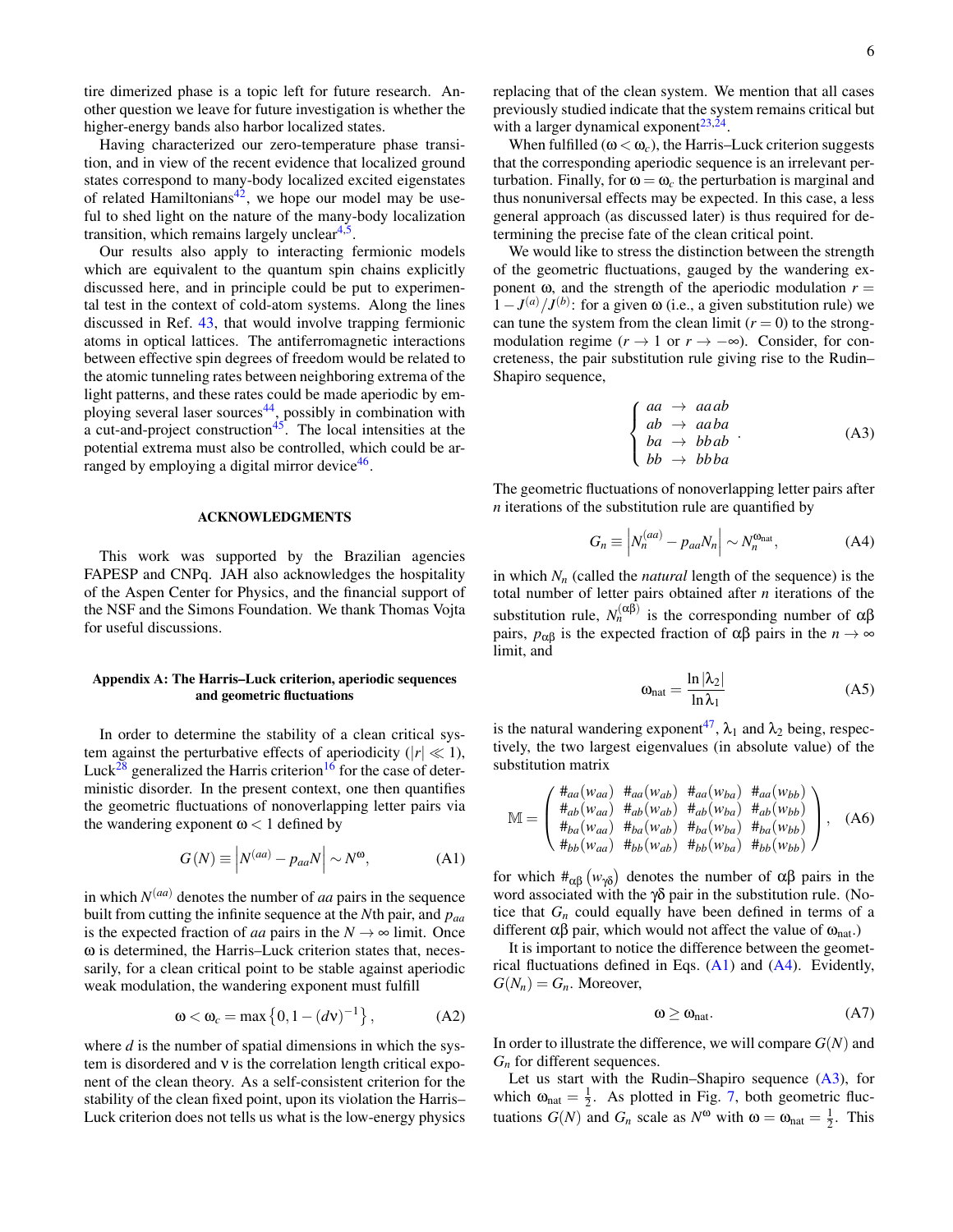

<span id="page-7-0"></span>Figure 7. Comparison between geometric fluctuations induced by the Rudin-Shapiro sequence Eq. [\(A3\)](#page-6-3) as calculated for all lengths (solid line) and only for the natural lengths of the sequence (circles). The red dashed line is proportional to  $N^{1/2}$ . Notice the existence of both stronger and weaker fluctuations in the neighborhood of the natural lengths.

equality between  $\omega_{nat}$  and  $\omega$  can be verified for all the aperiodic sequences generated by substitution rules with  $\omega_{nat} > 0$ investigated in Refs. [23](#page-11-14) and [24.](#page-11-15)

We now turn our attention to the more involved case in which  $\omega_{nat} \leq 0$ . One paradigmatic example for  $\omega_{nat} = 0$  is the so-called Fibonacci sequence defined (for letter pairs) by the substitution rule

<span id="page-7-3"></span>
$$
\begin{cases}\naa \to abaababab \\
ab \to abaababba \\
ba \to abaabaab\n\end{cases}.
$$
\n(A8)

In this case, as shown in Fig.  $8$ , the strong fluctuations of *G*(*N*) are unbounded but only grow logarithmically. In this case, it is desirable to distinguish a logarithmic growth, as for  $G(N)$ , from a constant, as for  $G<sub>n</sub>$ . Here, we will simply define the wandering exponent as  $\omega = 0^+$ , which is still compatible with Eq.  $(A7)$ .

The sequences for which  $\omega_{nat} < 0$  (and finite), as those of interest in this work, are said to exhibit the Pisot property<sup>[48](#page-12-1)</sup>, giving rise to *bounded* fluctuations as  $N \rightarrow \infty$ . Let us illustrate this case with the sequence defined by the substitution rule in Eq. [\(2\)](#page-2-0). The corresponding natural wandering exponent  $\omega_{\text{nat}} = -1$  obtained from Eq. [\(A5\)](#page-6-5) is in agreement with the observed one shown in Fig. [9.](#page-7-2) In addition, notice that the strongest fluctuations (corresponding to lengths other than the natural ones) are also bounded. For this reason, we define the wandering exponent as  $\omega = 0^{-}$ .

We would like to point out that, for our numerical analysis of the sequence in Eq. (2) of the main text, we used chains with lengths not restricted to the natural ones. In other words, the striking features we observed (as the gap behavior in Fig. 3 of the main text) are not an artifact of choosing special chain lengths.

Finally, we mention the existence of many other sequences sharing the same features of the sequence [\(2\)](#page-2-0), also yielding



<span id="page-7-1"></span>Figure 8. Comparison between geometric fluctuations induced by the Fibonacci sequence  $(A8)$  as calculated for all lengths (solid line) and only for the natural lengths of the sequence (circles). The red dashed red line is proportional to  $N^0$ . Notice that the stronger fluctuations scale at most logarithmically with *N* (blue dot-dashed line, with *c*<sup>1</sup> and  $c_2$  constants of order 1).



<span id="page-7-2"></span>Figure 9. Comparison between geometric fluctuations induced by the sequence in Eq. [\(2\)](#page-2-0) as calculated for all lengths (solid line) and only for the natural lengths of the sequence (circles). The red dashed curve is proportional to  $N^{-1}$ . Notice that the stronger fluctuations scale as  $\tilde{N}^0$  for large *N*.

the same emergent dimerization phenomena in the nonperturbative regime, as reported in the main text. The sequences are such that  $\omega = 0^- > \omega_{nat} > -\infty$ , and do not induce an average dimerization. A simple way to construct such a sequence is via small tweaks of the sequence in [\(2\)](#page-2-0), as for example

<span id="page-7-4"></span>
$$
\begin{cases}\naa \to aaabba \\
ab \to aabaabaa \\
ba \to aaabba\n\end{cases}
$$
, (A9)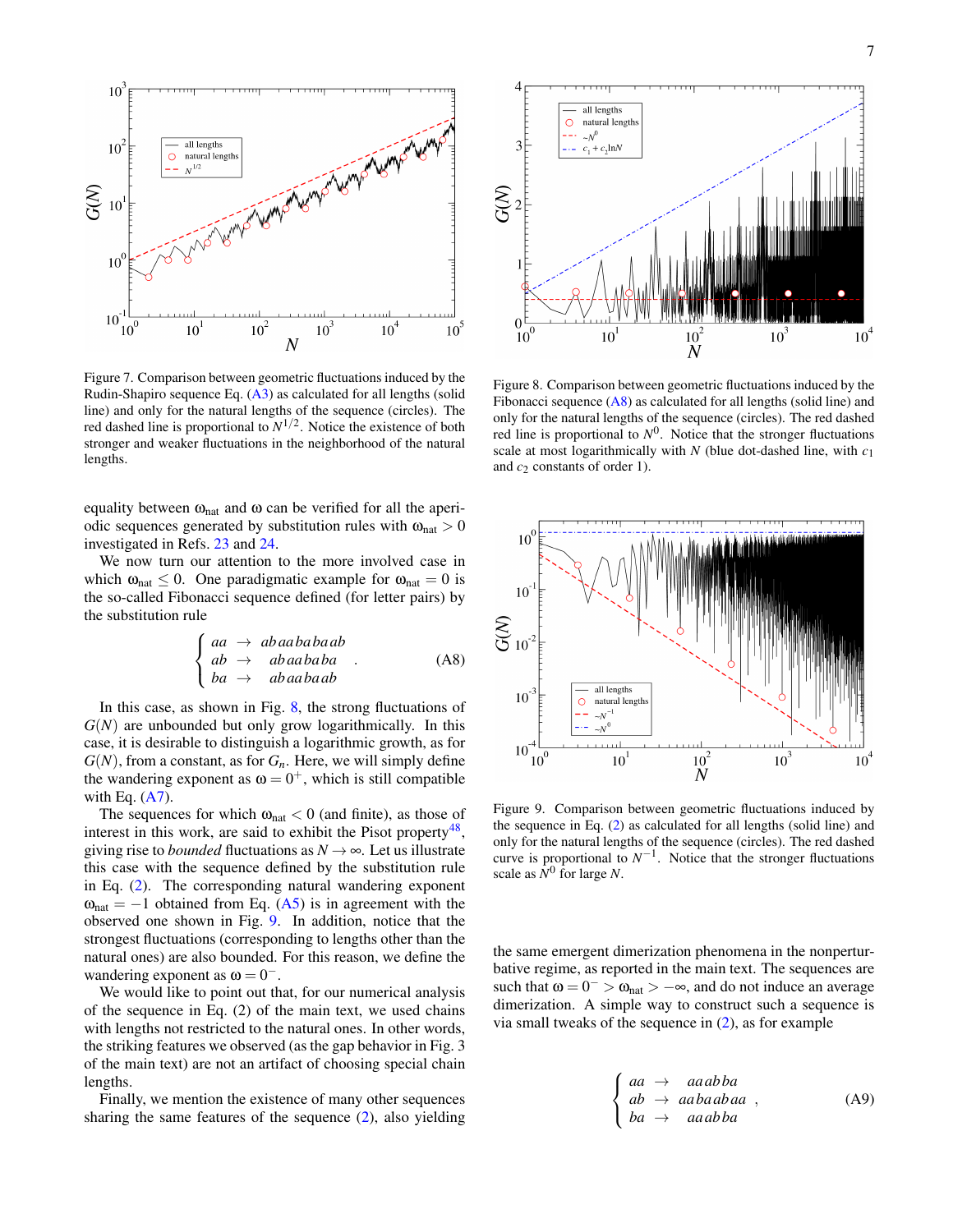which also yields  $\omega_{nat} = -1$ . Other examples are the sequence

$$
\begin{cases}\naa \to aaabaaba \\
ab \to baab \\
ba \to aabaaaab\n\end{cases}
$$
, (A10)

for which  $\omega_{\text{nat}} = \frac{\ln(2-\sqrt{2})}{\ln(2+\sqrt{2})}$  $\frac{\ln(2-\sqrt{2})}{\ln(2+\sqrt{2})} \approx -0.44$ , and the sequence generated by the substitution rule

<span id="page-8-3"></span>
$$
\begin{cases}\naa \to aabaababba \\
ab \to aaabba \\
ba \to aaabaababab\n\end{cases}
$$
, (A11)

for which  $\omega_{\text{nat}} = \frac{\ln|2-\sqrt{7}|}{\ln(2+\sqrt{7})}$  $\frac{\ln|z-v'|}{\ln(2+\sqrt{7})} \approx -0.28$ . Somewhat simpler sequences are given by the substitution rules

$$
\begin{cases}\naa \to aaabba \\
ab \to aaaa \\
ba \to baabaa\n\end{cases}
$$
, (A12)

for which  $\omega_{\text{nat}} = \frac{\ln|1-\sqrt{3}|}{\ln(1+\sqrt{3})}$  $\frac{\ln|1-\sqrt{3}|}{\ln(1+\sqrt{3})} \approx -0.310$ , and

<span id="page-8-4"></span>
$$
\begin{cases}\naa \to aaabba \\
ab \to aa \\
ba \to baabaa\n\end{cases}
$$
, (A13)

for which  $\omega_{nat} = -1$ .

In order to obtain other similar sequences, one can start from a trial substitution matrix for 3 letter pairs (*aa*, *ab*, and *ba*), and calculate its largest eigenvalue, the corresponding (right) eigenvector, and  $\omega_{nat}$ . The desired sequences are those with  $-\infty < \omega_{\text{nat}} < 0$ , yielding  $\omega = 0^{-}$ , and having equal second and third components of the eigenvector associated with the largest eigenvalue, which ensures that there is no average dimerization. (The components of this eigenvector are proportional to the fraction of the corresponding pairs in the infinite sequence.)

# <span id="page-8-0"></span>Appendix B: Perturbative renormalization group for the antiferromagnetic XXZ chain

The renormalization-group (RG) equations obtained from the perturbative approach of Vidal, Mouhanna and Giamarchi $^{25,26}$  $^{25,26}$  $^{25,26}$  $^{25,26}$  are

<span id="page-8-1"></span>
$$
\frac{dK}{dl} = -K^2 \Xi(l),\tag{B1}
$$

$$
\frac{dy_Q}{dl} = (2 - K)y_Q,\tag{B2}
$$

with

$$
\Xi(l) = \frac{1}{2} \sum_{Q} y_Q^2 \left[ R \left( Q^+ a(l) \right) + R \left( Q^- a(l) \right) \right],\tag{B3}
$$

where  $Q^{\pm} = Q \pm \pi$ , the  $y_Q = \lambda a |J(Q)| / u$  are initially the dimensionless Fourier components of the bonds  $J_i$ ,  $\lambda$  measures the modulation strength and *l* is a scaling factor defined by  $a(l) = a_0 e^l$ , the constant  $a_0$  being proportional to the original lattice spacing. (Without loss of generality, we take  $a_0 = 1$ .)  $R(x)$  is a cutoff function used to eliminate short-length degrees of freedom. We used for  $R(x)$  the precise form

$$
R(x) = \frac{1}{1 + x^4},\tag{B4}
$$

but other functions having appreciable values only for  $|x| < 1$ yield similar results. The Luttinger parameter *K* has an initial value which varies with the anisotropy  $\Delta$  of the XXZ chain according to  $14,15$  $14,15$ 

$$
K = \left[2 - \frac{2}{\pi} \arccos(\Delta)\right]^{-1},\tag{B5}
$$

therefore ranging from  $K = 2$  (for  $\Delta = -\frac{1}{\sqrt{2}}$  $\frac{1}{2}$ ), to  $K = \frac{3}{2}$  (for  $\Delta = -\frac{1}{2}$ ), to  $K = 1$  (for  $\Delta = 0$ , corresponding to the XX chain), and finally to  $K = \frac{1}{2}$  (for  $\Delta = 1$ , corresponding to the Heisenberg chain). The correlation-length critical exponent of the underlying dimerization transition is related to *K* by

<span id="page-8-2"></span>
$$
v = \frac{1}{2 - K}.\tag{B6}
$$

Finally, the remaining Luttinger parameter, *u*, which appears in the definition of  $y<sub>O</sub>$ , has the initial value

$$
u = \frac{2K}{2K - 1} \sin \left[ \pi \left( 1 - \frac{1}{2K} \right) \right],
$$
 (B7)

corresponding to the velocity of the excitations, and its renormalization is neglected since it only gives rise to higher order corrections<sup>[26](#page-11-17)</sup>.

For a dimerized chain, in which the bonds alternate between  $J_{2i} = J + \lambda/2$  and  $J_{2i+1} = J - \lambda/2$ , we have  $J(Q) \propto \delta(Q-\pi)$ , so we only have to worry about the renormalization of  $y_\pi$ , whose bare value for a large chain with *N* sites is proportional to *N*. Starting from  $K < 2$ , since  $R(Q<sup>-\alpha</sup>(l)) = R(0) = 1$  for all  $l$ , it is clear that  $K$  flows toward 0, the strong-coupling regime where the perturbative RG method is no longer valid. This is consistent with the fact that dimerization opens an excitation gap in the anisotropy regime  $-\frac{1}{4}$  $\frac{1}{2} < \Delta \leq 1$  which contains both the XX and the Heisenberg chains. Notice that in general a nonzero  $y_{\pi}$ , even if other Fourier weights are also nonzero, trivially leads to a runaway flow to the strongcoupling limit, with the opening of a gap; such cases are associated with the presence of average dimerization. In this paper we only deal with the cases for which  $y_{\pi} = 0$ .

Consider the case in which spins interact through nearestneighbor bonds  $\{J_i\}$  taking values  $J^{(a)}$  and  $J^{(b)}$  according to the sequence of letters *a* and *b* obtained by iterating the sub-stitution rule in Eq. [\(2\)](#page-2-0). As it leads to  $\omega = 0^-$ , we expect from the Harris–Luck criterion that weak aperiodicity is irrelevant.

Indeed, it turns out that the numerical solution of the perturbative RG equations for any finite approximant to the infinite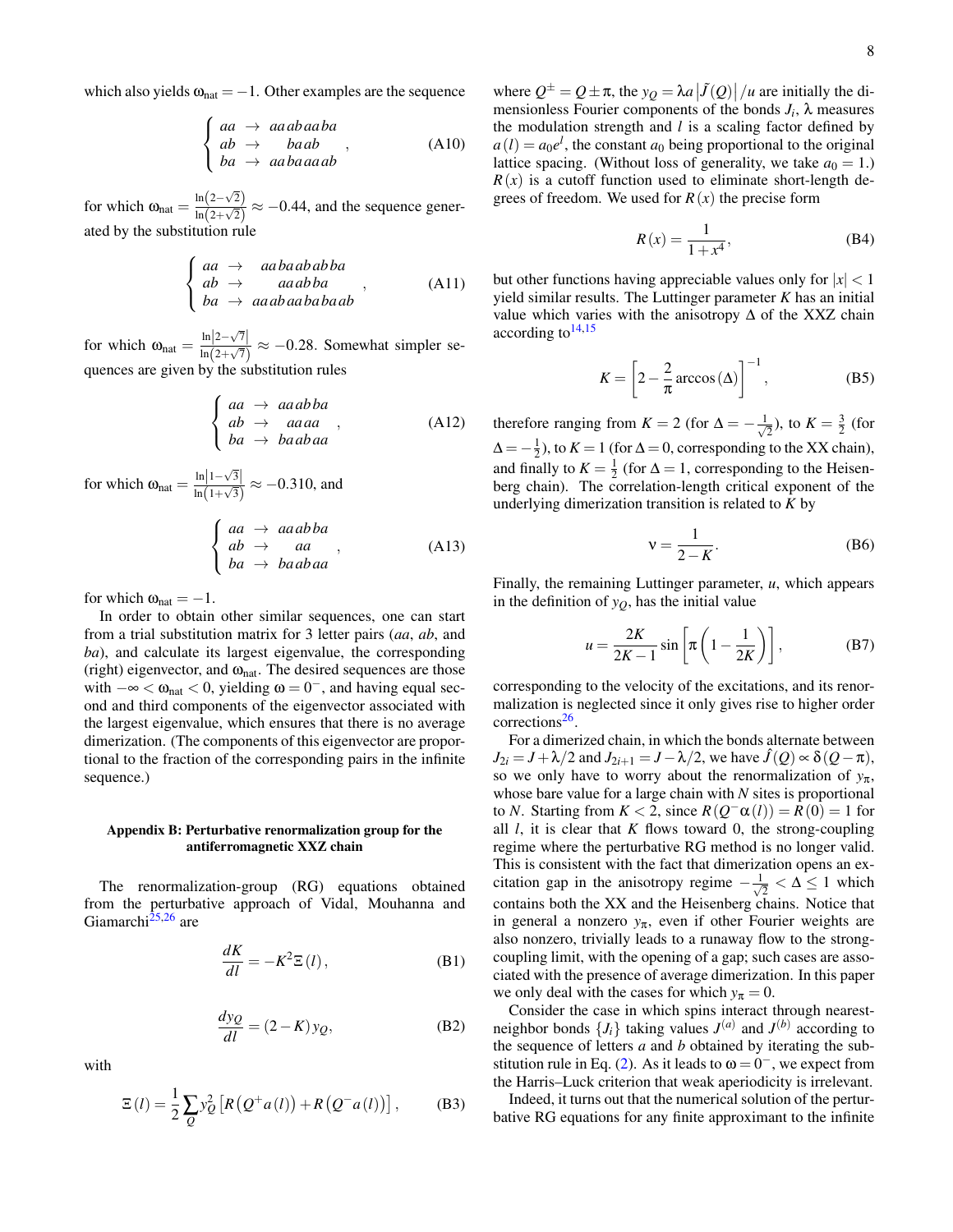

<span id="page-9-0"></span>Figure 10. Fourier spectrum of the Rudin–Shapiro sequence. The inset shows  $Y(Q) = \sum_{q=\pi}^{Q} y^2(q)$ , which behaves as  $|Q-\pi|^{2\alpha+1}$  if  $y(Q) \sim |Q-\pi|^{\alpha}.$ 



<span id="page-9-1"></span>Figure 11. Fourier spectrum of the 6-3 sequence. The inset shows  $Y(Q) = \sum_{q=\pi}^{Q} y^2(q)$ , which behaves as  $|Q - \pi|^{2\alpha+1}$  if  $y(Q) \sim$  $|Q-\pi|^{\alpha}$ .

sequence leads to a flow in which the asymptotic value of *K* remains close to the initial value for all  $\frac{1}{2} < K < 2$ , pointing to the irrelevance of weak aperiodic modulation for the easyplane antiferromagnetic XXZ chain. This is related to the fact that  $\tilde{J}(Q)$ , which exhibits the self-similar structure characteristic of aperiodic sequences, has no peaks at nor in a finite neighborhood of  $Q = \pi$ , as further discussed below.

In contrast, the same approach applied to the Rudin– Shapiro sequence [\(A3\)](#page-6-3) (for which  $\omega = \frac{1}{2}$ ), points to its relevance in the same anisotropy regime. The same behavior is observed for the fivefold-symmetry sequence ( $\omega \approx 0.285$ ) and the 6-3 sequence ( $\omega \approx 0.431$ ) investigated in Ref. [24.](#page-11-15) In all three cases, although  $y_{\pi} = 0$ , indicating that there is no average dimerization, the Fourier spectra are self-similar, with peaks behaving in the neighborhood of  $Q = \pi$  as  $|Q - \pi|^{\alpha}$ , the constant  $\alpha$  depending on the sequence, as illustrated in Figs. [10](#page-9-0) and [11.](#page-9-1)

This last observation allows us to attempt an approximate solution of the perturbative RG equations. The reasoning is as follows<sup>[26](#page-11-17)</sup>. Let us assume that *K* varies much less than  $y<sub>O</sub>$  with *l*, so that we can write

$$
y_Q(l) \simeq y_Q(0) e^{(2-K)l}
$$
, (B8)

in which  $y<sub>Q</sub>(0)$  corresponds to the Fourier spectrum of the original bonds. In this case, the scaling behavior of  $\Xi(l)$  is given by

$$
\Xi\left(l\right) \simeq e^{-\left(4-2K\right)l} \sum_{Q \in S\left(l\right)} y_Q^2\left(0\right),\tag{B9}
$$

where  $S(l)$  is the set of wavevectors, defined by  $S(l)$  =  $\{Q \mid |Q - \pi| \le e^{-l}\}$ , for which the cutoff function  $R(Q^{-}e^{l})$ is non-negligible. Using  $y_Q^2(0) \sim |Q - \pi|^{2\alpha}$ , we thus obtain

$$
\sum_{Q \in S(l)} y_Q^2(0) \sim \int_0^{e^{-l}} x^{2\alpha} dx \sim e^{-(2\alpha+1)l},
$$
 (B10)

so that

$$
\Xi(l) \sim e^{-(3-2K-2\alpha)l}.\tag{B11}
$$

From Eq.  $(B1)$  we see that the flow of the Luttinger parameter *K* crucially depends on the scaling behavior of  $\Xi(l)$ . If  $\mathbb{E}(l) > 1$  then *K* flows to the strong-coupling limit where the perturbative treatment breaks down, and aperiodicity is predicted to be relevant. On the other hand, if  $\Xi(l) < 1$ , the flow stops at some λ-dependent finite value, and aperiodicity is predicted to be irrelevant. For a given sequence (i.e. a given  $\alpha$ ), there is a critical value of *K* separating these two regimes:

$$
K_c = \frac{3}{2} - \alpha.
$$
 (B12)

For  $K < K_c$  we expect weak aperiodic modulation to be relevant.

However, Eq. [\(B6\)](#page-8-2), along with the critical condition  $v_c$  =  $(1 - \omega)^{-1}$  derived from the Harris–Luck criterion, also implies the existence of a critical value  $K_c$  of the Luttinger parameter  $K$ , but in terms of the wandering exponent,

$$
K_c = 1 + \omega. \tag{B13}
$$

Using this last equation, derived from the Harris–Luck criterion for the aperiodic XXZ chain, we can relate the Fourierspectrum exponent  $\alpha$  and the pair wandering exponent  $\omega$ through

<span id="page-9-2"></span>
$$
\omega = \frac{1}{2} - \alpha. \tag{B14}
$$

The values of  $\alpha$  obtained by fitting the integrated Fourier spectra of the Rudin–Shapiro, fivefold-symmetry and 6-3 sequences shown in Figs. [10](#page-9-0) and [11](#page-9-1) are fully consistent with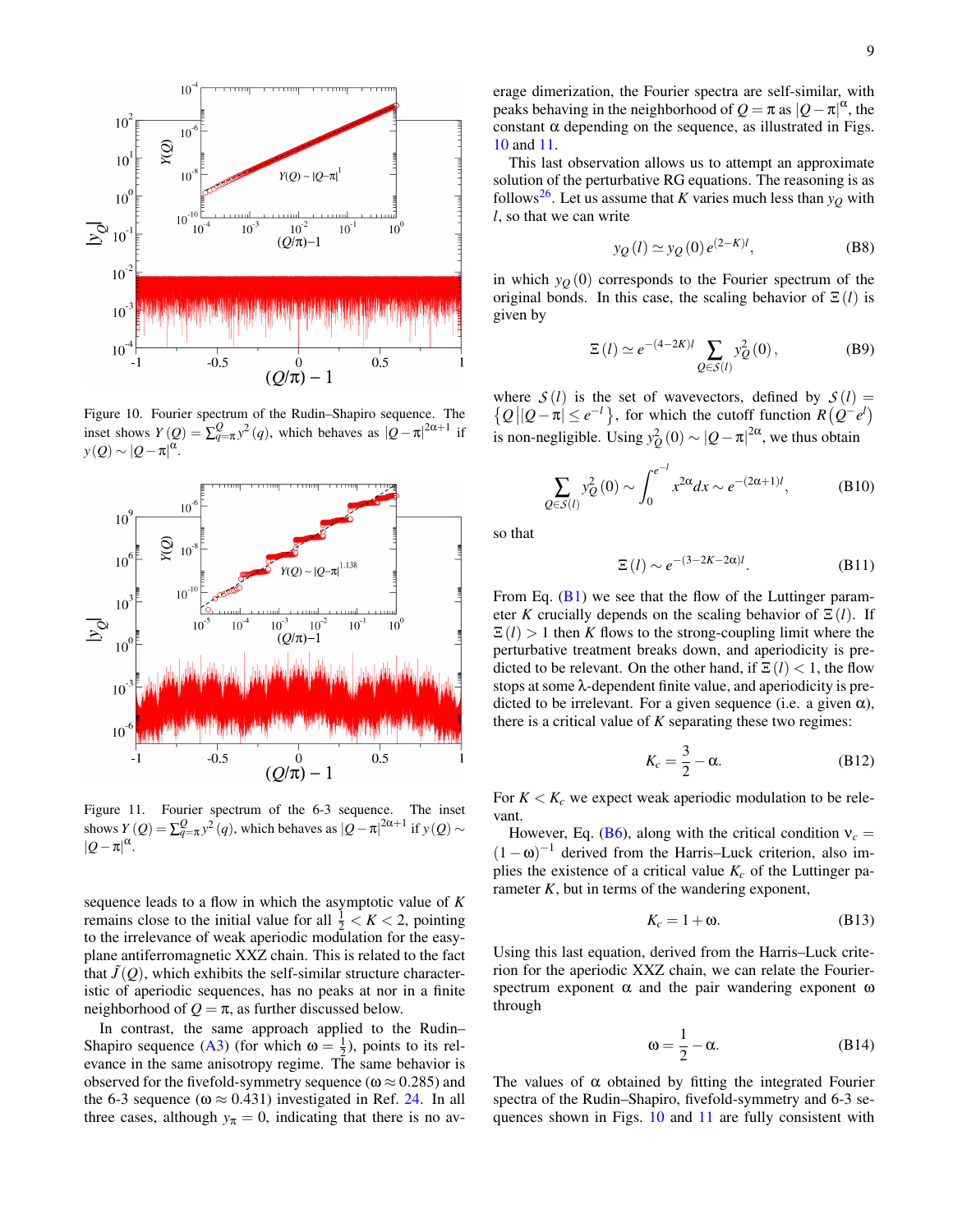

<span id="page-10-4"></span>Figure 12. Fourier spectrum of the sequence in Eq. [\(A11\)](#page-8-3). The inset shows the finite-size scaling behavior of the average value of the Fourier weights in a region of width  $\Delta Q^* = 10^{-3} \pi$  around  $Q = \pi$ .

Eq.  $(B14)$ . The relation in Eq.  $(B14)$  is also consistent with a result indicating that aperiodic fluctuations in tight-binding Hamiltonians (equivalent to XX chains) are relevant if, in our notation,  $\alpha < \frac{1}{2}$ , which corresponds to  $\omega > 0$ ; see Ref. [49.](#page-12-2)

For the Fibonacci sequence, whose wandering exponent is  $\omega = 0^+$ , the relevance of weak modulation was predicted via the perturbative renormalization-group approach in Refs. [25–](#page-11-16) [27.](#page-11-18) It is possible to check that the Fourier spectrum of the Fibonacci sequence yields  $\alpha = \frac{1}{2}$ , again in agreement with Eq. [\(B14\)](#page-9-2).

However, the situation is different for sequences with  $\omega =$  $0^-$ , as those in Eq. [\(2\)](#page-2-0) and Eqs. [\(A9\)](#page-7-4)–[\(A13\)](#page-8-4). In this case, the Fourier spectrum has a very small and essentially constant weight in a neighborhood of  $Q = \pi$  of width  $\Delta Q^*$  (see Fig. [12\)](#page-10-4). A finite-size analysis indicates that the weight in this region scales with the system size *N* as 1/*N*, and thus vanishes in the thermodynamic limit  $N \rightarrow \infty$ . This means that the perturbative RG flow stops at a length scale *l*<sup>\*</sup> for which  $e^{-t^*} \sim \Delta Q^*$ . In the weak modulation limit of  $\lambda \rightarrow 0$ , this length scale is always reached before any relevant flow happens, preserving the initial values of the Luttinger parameters. Therefore, weak aperiodic bond modulation following Eqs. [\(2\)](#page-2-0) or Eqs. [\(A9\)](#page-7-4)– [\(A13\)](#page-8-4) is *irrelevant* for the easy-plane antiferromagnetic XXZ chain, as predicted by the Harris–Luck criterion. Moreover, Eq. [\(B14\)](#page-9-2) is no longer verified, as the behavior of the Fourier spectrum around  $Q = \pi$  is not compatible with the implied value  $\alpha = \frac{1}{2}$ .

#### <span id="page-10-3"></span>Appendix C: The strong-disorder renormalization group (SDRG)

We consider the results of a numerical implementation of the SDRG approach when couplings are chosen according to the sequence in Eq. [\(2\)](#page-2-0). As mentioned in the main text, close to the Heisenberg limit this leads to a low-energy effective chain with emergent dimerization, corresponding to an alternating pattern of strong and weak effective couplings. Within the SDRG approach, the *strong* effective couplings are, suprisingly, all equal and predicted to scale as  $(J^{(a)})^2 / J^{(b)}$ . We now investigate the relation between the magnititude *J* and length *l* of the *weak* effective couplings, as plotted in Fig. [13](#page-10-5) for the Heisenberg case ( $\Delta = 1$ ) and  $r = 0.9$ . The relation can be well fitted by

<span id="page-10-6"></span>
$$
J \sim e^{-\mu \ln^2 (l/l_0)},\tag{C1}
$$

in which  $\mu$  and  $l_0$  are constants. (Notice only four different lengths were generated for this sequence. Other sequences may have a different number of distinct weak effective couplings.) This form is the same obtained for the Heisenberg chain with couplings following the Fibonacci sequence  $23,24$  $23,24$ , for which the pair wandering exponent is  $\omega = 0^+$  but no alternating-coupling pattern is observed.

Similar results are also obtained from the SDRG approach for the sequences  $(A9)$ — $(A13)$ .



<span id="page-10-5"></span>Figure 13. Relation between the strengths *J* and the lengths *l* of the weak effective bonds corresponding to the low-energy effective chain when couplings follow the aperiodic sequence in Eq. [\(2\)](#page-2-0). The continuous line is a fit using Eq.  $(C1)$ . The coupling ratio corresponds to  $r = J_a/J_b = 1/10$ , and the strengths are given in units of  $J_b$ . For this coupling ratio, the strength of the strong effective bonds, as predicted by the SDRG approach, is  $\approx 1.5 \times 10^{-3}$ , with a length of 10 lattice parameters.

133 (1980).

- <span id="page-10-1"></span><sup>2</sup> S. Aubry and G. André, "Analyticity breaking and Anderson localization in incommensurate lattices," Ann. Israel Phys. Soc. 3,
- <span id="page-10-2"></span><sup>3</sup> D. M. Basko, I. L. Aleiner, and B. L. Altshuler, "Metal-insulator transition in a weakly interacting many-electron system with localized single-particle states," [Annals of Physics](http://dx.doi.org/https://doi.org/10.1016/j.aop.2005.11.014) 321, 1126

<span id="page-10-0"></span><sup>&</sup>lt;sup>1</sup> P. W. Anderson, "Absence of diffusion in certain random lattices," Phys. Rev. 109[, 1492 \(1958\).](http://dx.doi.org/ 10.1103/PhysRev.109.1492)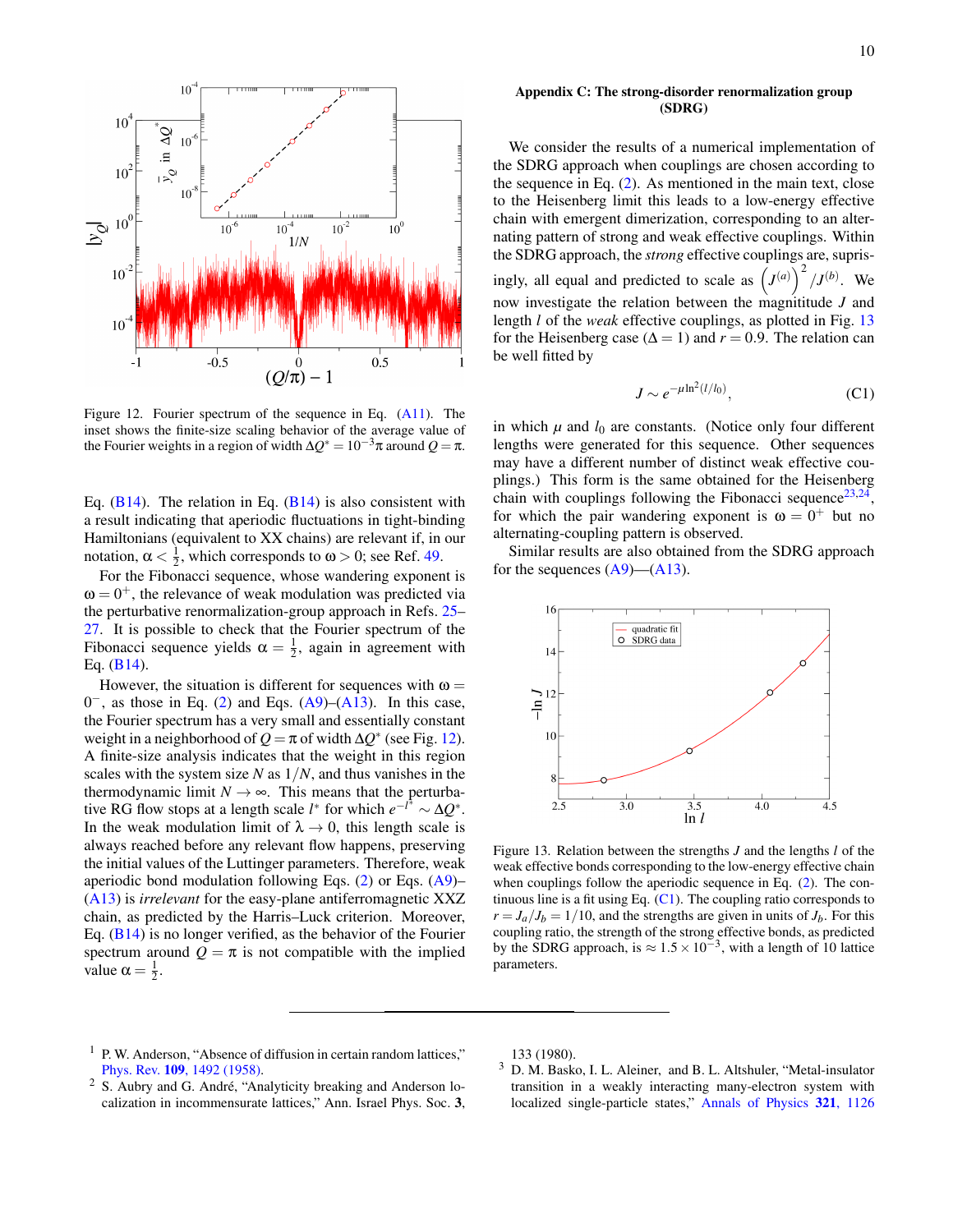[\(2006\).](http://dx.doi.org/https://doi.org/10.1016/j.aop.2005.11.014)

- <span id="page-11-34"></span><sup>4</sup> Rahul Nandkishore and David A. Huse, "Many-body localization and thermalization in quantum statistical mechanics," [Annu. Rev.](http://dx.doi.org/10.1146/annurev-conmatphys-031214-014726) [Condens. Matter Phys.](http://dx.doi.org/10.1146/annurev-conmatphys-031214-014726) 6, 15 (2015).
- <span id="page-11-0"></span><sup>5</sup> E. Altman and R. Vosk, "Universal dynamics and renormalization in many-body-localized systems," [Annu. Rev. Condens. Matter](http://dx.doi.org/ 10.1146/annurev-conmatphys-031214-014701) Phys. 6[, 383 \(2015\).](http://dx.doi.org/ 10.1146/annurev-conmatphys-031214-014701)
- <span id="page-11-1"></span><sup>6</sup> S. Iyer, V. Oganesyan, G. Refael, and D. A. Huse, "Many-body localization in a quasiperiodic system," [Phys. Rev. B](http://dx.doi.org/10.1103/PhysRevB.87.134202) 87, 134202 [\(2013\).](http://dx.doi.org/10.1103/PhysRevB.87.134202)
- <sup>7</sup> S. Nag and A. Garg, "Many-body mobility edges in a onedimensional system of interacting fermions," [Phys. Rev. B](http://dx.doi.org/ 10.1103/PhysRevB.96.060203) 96, [060203 \(2017\).](http://dx.doi.org/ 10.1103/PhysRevB.96.060203)
- <sup>8</sup> V. Khemani, D. N. Sheng, and D. A. Huse, "Two universality classes for the many-body localization transition," [Phys. Rev.](http://dx.doi.org/ 10.1103/PhysRevLett.119.075702) Lett. 119[, 075702 \(2017\).](http://dx.doi.org/ 10.1103/PhysRevLett.119.075702)
- <span id="page-11-2"></span><sup>9</sup> M. Lee, T. R. Look, S. P. Lim, and D. N. Sheng, "Many-body localization in spin chain systems with quasiperiodic fields," [Phys.](http://dx.doi.org/ 10.1103/PhysRevB.96.075146) Rev. B 96[, 075146 \(2017\).](http://dx.doi.org/ 10.1103/PhysRevB.96.075146)
- <span id="page-11-3"></span><sup>10</sup> G. Roati, C. D'Errico, L. Fallani, M. Fattori, C. Fort, M. Zaccanti, G. Modugno, M. Modugno, and M. Inguscio, "Anderson localization of a non-interacting Bose-Einstein condensate," [Na](http://dx.doi.org/doi:10.1038/nature07071)ture 453[, 895 \(2008\).](http://dx.doi.org/doi:10.1038/nature07071)
- <sup>11</sup> M. Schreiber, S. S. Hodgman, P. Bordia, H. P. Lüschen, M. H. Fischer, R. Vosk, E. Altman, U. Schneider, and I. Bloch, "Observation of many-body localization of interacting fermions in a quasirandom optical lattice," Science 349[, 842 \(2015\).](http://dx.doi.org/ https://doi.org/10.1126/science.aaa7432)
- <sup>12</sup> H. P. Lüschen, P. Bordia, S. Scherg, F. Alet, E. Altman, U. Schneider, and I. Bloch, "Observation of slow dynamics near the manybody localization transition in one-dimensional quasiperiodic systems," Phys. Rev. Lett. 119[, 260401 \(2017\).](http://dx.doi.org/ 10.1103/PhysRevLett.119.260401)
- <span id="page-11-4"></span><sup>13</sup> P. Bordia, H. Lüschen, U. Schneider, M. Knap, and I. Bloch, "Periodically driving a many-body localized quantum system," [Nature Physics](http://dx.doi.org/doi:10.1038/nphys4020) 13, 460 (2017).
- <span id="page-11-5"></span><sup>14</sup> A. Luther and I. Peschel, "Calculation of critical exponents in two dimensions from quantum field theory in one dimension," [Phys.](http://dx.doi.org/10.1103/PhysRevB.12.3908) Rev. B 12[, 3908 \(1975\).](http://dx.doi.org/10.1103/PhysRevB.12.3908)
- <span id="page-11-6"></span><sup>15</sup> M. Kossow, P. Schupp, and S. Kettemann, "Critical exponents for antiferromagnetic spin chains obtained from bosonisation," [Int. J.](http://dx.doi.org/ 10.1142/S2010194512006101) [Mod. Phys.: Conf. Series](http://dx.doi.org/ 10.1142/S2010194512006101) 11, 183 (2012).
- <span id="page-11-7"></span><sup>16</sup> A. B. Harris, "Effect of random defects on the critical behaviour of Ising models," [J. Phys. C: Solid State Phys.](http://dx.doi.org/ 10.1088/0022-3719/7/9/009) 7, 1671 (1974).
- <span id="page-11-8"></span><sup>17</sup> C. A. Doty and D. S. Fisher, "Effects of quenched disorder on spin-1/2 quantum *XXZ* chains," Phys. Rev. B 45[, 2167 \(1992\).](http://dx.doi.org/10.1103/PhysRevB.45.2167)
- <span id="page-11-9"></span><sup>18</sup> D. S. Fisher, "Random antiferromagnetic quantum spin chains," Phys. Rev. B 50[, 3799 \(1994\).](http://dx.doi.org/ 10.1103/PhysRevB.50.3799)
- <span id="page-11-10"></span><sup>19</sup> J. A. Hoyos, A. P. Vieira, N. Laflorencie, and E. Miranda, "Correlation amplitude and entanglement entropy in random spin chains," Phys. Rev. B 76[, 174425 \(2007\).](http://dx.doi.org/ 10.1103/PhysRevB.76.174425)
- <span id="page-11-11"></span><sup>20</sup> H. Rieger and F. Iglói, "Random quantum magnets with longrange correlated disorder: Enhancement of critical and Griffiths-McCoy singularities," [Phys. Rev. Lett.](http://dx.doi.org/ 10.1103/PhysRevLett.83.3741) 83, 3741 (1999).
- <span id="page-11-12"></span><sup>21</sup> J. A. Hoyos, N. Laflorencie, A. P. Vieira, and T. Vojta, "Protecting clean critical points by local disorder correlations," [EPL](http://dx.doi.org/10.1209/0295-5075/93/30004) 93, [30004 \(2011\).](http://dx.doi.org/10.1209/0295-5075/93/30004)
- <span id="page-11-13"></span><sup>22</sup> J. C. Getelina, F. C. Alcaraz, and J. A. Hoyos, "Entanglement properties of correlated random spin chains and similarities with conformally invariant systems," Phys. Rev. B 93[, 045136 \(2016\).](http://dx.doi.org/10.1103/PhysRevB.93.045136)
- <span id="page-11-14"></span><sup>23</sup> A. P. Vieira, "Low-energy properties of aperiodic quantum spin chains," Phys. Rev. Lett. 94[, 077201 \(2005\).](http://dx.doi.org/ 10.1103/PhysRevLett.94.077201)
- <span id="page-11-15"></span><sup>24</sup> A. P. Vieira, "Aperiodic quantum XXZ chains: renormalizationgroup results," Phys. Rev. B 71[, 134408 \(2005\).](http://dx.doi.org/ 10.1103/PhysRevB.71.134408)
- <span id="page-11-16"></span><sup>25</sup> J. Vidal, D. Mouhanna, and T. Giamarchi, "Correlated fermions in a one-dimensional quasiperiodic potential," [Phys. Rev. Lett.](http://dx.doi.org/ 10.1103/PhysRevLett.83.3908) 83,

[3908 \(1999\).](http://dx.doi.org/ 10.1103/PhysRevLett.83.3908)

- <span id="page-11-17"></span><sup>26</sup> J. Vidal, D. Mouhanna, and T. Giamarchi, "Interacting fermions in self-similar potentials," Phys. Rev. B 65[, 014201 \(2001\).](http://dx.doi.org/10.1103/PhysRevB.65.014201)
- <span id="page-11-18"></span><sup>27</sup> K. Hida, "Quasiperiodic Hubbard Chains," [Phys. Rev. Lett.](http://dx.doi.org/10.1103/PhysRevLett.86.1331) 86, [1331 \(2001\).](http://dx.doi.org/10.1103/PhysRevLett.86.1331)
- <span id="page-11-19"></span><sup>28</sup> J. M. Luck, "A Classification of Critical Phenomena on Quasi-Crystals and Other Aperiodic Structures," EPL 24[, 359 \(1993\).](http://dx.doi.org/http://dx.doi.org/10.1209/0295-5075/24/5/007)
- <span id="page-11-20"></span><sup>29</sup> S.-K. Ma, C. Dasgupta, and C.-K. Hu, "Random antiferromagnetic chain," [Phys. Rev. Lett.](http://dx.doi.org/10.1103/PhysRevLett.43.1434) 43, 1434 (1979).
- <span id="page-11-21"></span><sup>30</sup> R. N. Bhatt and P. A. Lee, "Scaling Studies of Highly Disordered Spin-1/2 Antiferromagnetic Systems," [Phys. Rev. Lett.](http://dx.doi.org/ 10.1103/PhysRevLett.48.344) 48, 344 [\(1982\).](http://dx.doi.org/ 10.1103/PhysRevLett.48.344)
- <span id="page-11-22"></span><sup>31</sup> H. L. Casa Grande, N. Laflorencie, F. Alet, and A. P. Vieira, "Analytical and numerical studies of disordered spin-1 Heisenberg chains with aperiodic couplings," [Phys. Rev. B](http://dx.doi.org/10.1103/PhysRevB.89.134408) 89, 134408 [\(2014\).](http://dx.doi.org/10.1103/PhysRevB.89.134408)
- <span id="page-11-23"></span><sup>32</sup> F. J. Oliveira Filho, M. S. Faria, and A. P. Vieira, "Strong-disorder renormalization group study of aperiodic quantum Ising chains," J. Stat. Mech. 2012[, P03007 \(2012\).](http://dx.doi.org/10.1088/1742-5468/2012/03/P03007)
- <span id="page-11-24"></span><sup>33</sup> H. Barghathi, D. Nozadze, and T. Vojta, "Contact process on generalized Fibonacci chains: Infinite-modulation criticality and double-log periodic oscillations," Phys. Rev. E 89[, 012112 \(2014\).](http://dx.doi.org/ 10.1103/PhysRevE.89.012112)
- <span id="page-11-25"></span><sup>34</sup> F. Iglói, R. Juhász, and Z. Zimborás, "Entanglement entropy of aperiodic quantum spins chains," EPL 79[, 37001 \(2007\).](http://dx.doi.org/ 10.1209/0295-5075/79/37001)
- <span id="page-11-26"></span><sup>35</sup> R. Juhász and Z. Zimborás, "Entanglement entropy of aperiodic singlet phases," J. Stat. Mech. 2007[, P04004 \(2007\).](http://dx.doi.org/ 10.1088/1742-5468/2007/04/P04004)
- <span id="page-11-27"></span><sup>36</sup> H. Javan Mard, José A. Hoyos, E. Miranda, and V. Dobrosavljević, "Strong-disorder renormalization-group study of the onedimensional tight-binding model," [Phys. Rev. B](http://dx.doi.org/ 10.1103/PhysRevB.90.125141) 90, 125141  $(2014)$ .
- <span id="page-11-28"></span><sup>37</sup> T. P. Eggarter and R. Riedinger, Phys. Rev. B 18, 569 (1978).
- <span id="page-11-29"></span><sup>38</sup> E. Lieb, T. Schultz, and D. Mattis, "Two soluble models of an antiferromagnetic chain," [Annals of Physics](http://dx.doi.org/ https://doi.org/10.1016/0003-4916(61)90115-4) 16, 407 (1961).
- <span id="page-11-30"></span><sup>39</sup> A. F. Albuquerque, F. Alet, P. Corboz, P. Dayal, A. Feiguin, S. Fuchs, L. Gamper, E. Gull, S. Gürtler, A. Honecker, R. Igarashi, M. Körner, A. Kozhevnikov, A. Läuchli, S. R. Manmana, M. Matsumoto, I. P. McCulloch, F. Michel, R. M. Noack, G. Pawłowski, L. Pollet, T. Pruschke, U. Schollwöck, S. Todo, S. Trebst, M. Troyer, P. Werner, and S. Wessel, "The ALPS project release 1.3: Open-source software for strongly correlated systems," [J. Magn. Magn. Mater.](http://dx.doi.org/ 10.1016/j.jmmm.2006.10.304) 310, 1187 (2007).
- <span id="page-11-31"></span><sup>40</sup> B. Bauer, L. D. Carr, H. G. Evertz, A. Feiguin, J. Freire, S. Fuchs, L. Gamper, J. Gukelberger, E. Gull, S. Guertler, A. Hehn, R. Igarashi, S. V. Isakov, D. Koop, P. N. Ma, P. Mates, H. Matsuo, O. Parcollet, G. Pawlowski, J. D. Picon, L. Pollet, E. Santos, V. W. Scarola, U. Schollwöck, C. Silva, B. Surer, S. Todo, S. Trebst, M. Troyer, M. L. Wall, P. Werner, and S. Wessel, "The ALPS project release 2.0: open source software for strongly correlated systems," J. Stat. Mech. 2011[, P05001 \(2011\).](http://stacks.iop.org/1742-5468/2011/i=05/a=P05001)
- <span id="page-11-32"></span><sup>41</sup> F. Alet, S. Wessel, and M. Troyer, "Generalized directed loop method for quantum Monte Carlo simulations," [Phys. Rev. E](http://dx.doi.org/ 10.1103/PhysRevE.71.036706) 71, [036706 \(2005\).](http://dx.doi.org/ 10.1103/PhysRevE.71.036706)
- <span id="page-11-33"></span><sup>42</sup> M. Dupont and N. Laflorencie, "Many-body localization as a large family of localized groundstates," (2018), [arXiv:1807.01313.](http://arxiv.org/abs/1807.01313)
- <span id="page-11-35"></span><sup>43</sup> L.-M. Duan, E. Demler, and M. D. Lukin, "Controlling spin exchange interactions of ultracold atoms in optical lattices," [Phys.](http://dx.doi.org/ 10.1103/PhysRevLett.91.090402) Rev. Lett. 91[, 090402 \(2003\).](http://dx.doi.org/ 10.1103/PhysRevLett.91.090402)
- <span id="page-11-36"></span><sup>44</sup> A. Jagannathan and M. Duneau, "Tight-binding models in a quasiperiodic optical lattice," [Acta Phys. Pol. A](http://dx.doi.org/ 10.12693/APhysPolA.126.490) 126, 490 (2014).
- <span id="page-11-37"></span><sup>45</sup> K. Singh, K. Saha, S. A. Parameswaran, and D. M. Weld, "Fibonacci optical lattices for tunable quantum quasicrystals," [Phys.](http://dx.doi.org/ 10.1103/PhysRevA.92.063426) Rev. A 92[, 063426 \(2015\).](http://dx.doi.org/ 10.1103/PhysRevA.92.063426)
- <span id="page-11-38"></span><sup>46</sup> J.-y. Choi, S. Hild, J. Zeiher, P. Schauß, A. Rubio-Abadal, T. Yef-